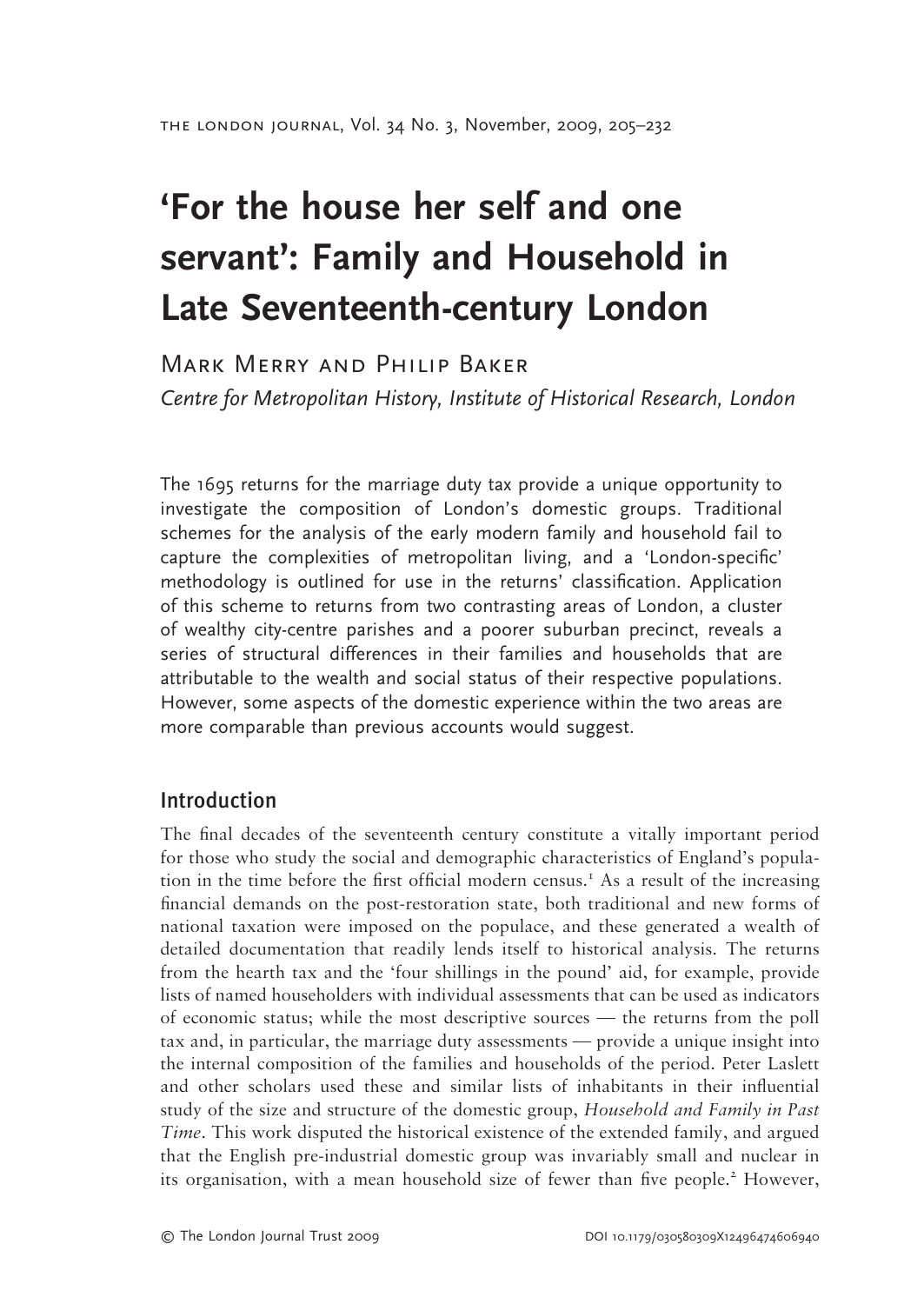subsequent research has highlighted the need to incorporate regional variations into this national picture, with perhaps the most important being the distinctive case of the metropolitan household.

It is now widely recognised that households in early modern London exhibited particular structural forms, characterised by the relatively high incidence of lodgers, apprentices and servants, and the relatively low incidence of children; and Richard Wall has argued that London is 'the only clear candidate for an area with a distinct household structure'.3 The mean number of cohabitants within a single house (or 'housefuls', as we shall term them) was also considerably greater in the capital than elsewhere in the country.<sup>4</sup> Nevertheless, studies of the metropolitan domestic group have arguably relied upon methodological approaches that are better suited to the less complex arrangements found outside of London, where the majority of households conformed to the simple model of the nuclear family, with or without servants, living on its own. For example, the scheme for the classification of lists of inhabitants pioneered by the Cambridge Group for the History of Population and Social Structure makes it difficult to incorporate, and thus to examine, the very characteristics that made London unique, including the frequency of co-resident households and the high numbers of lodgers and inmates.<sup>5</sup> Similar criticisms might also be levelled at a number of the interpretative decisions that underlay the work of both David Glass and Craig Spence.<sup>6</sup>

This article addresses this anomaly by providing a study of the city's families and households that is based on a newly developed, 'London-specific' methodology, which subdivides the metropolitan domestic group in order to retain and analyse its full complexity. The scheme, which is outlined in the following section, permits a more comprehensive analysis of the size and structure of the metropolitan domestic group and its component parts than has previously been undertaken. The results of the inquiry offer a series of quantitative data that could be used to investigate a number of issues concerning the capital's domestic experience that are often studied through qualitative sources, such as the following: the apparent scarcity of children as a symptom of social breakdown; high numbers of servants and apprentices, and their perceived connection to disorder; a perceived increase in the number of broken marriages; and the harbouring of lodgers, strangers and other potentially unruly individuals.7

An important concern here, in terms of the development of London, is whether these trends were characteristic of the metropolis as a whole or whether they were a feature of particular regions of the city with distinct social and economic profiles. Whereas, across London, the medieval intermingling of rich and poor at the level of the parish persisted throughout the seventeenth century, historical models of the social topography of the city — such as the traditional concentric circle pattern, which located the wealthiest inhabitants in the city centre and the poorer population towards the periphery, congregating in the suburbs; or the distinction between the wealthier west end and poorer east end of the metropolis — nevertheless reflect broad reality.<sup>8</sup> Although scholars have considered the link between the wealth and size of housefuls, there are, however, few detailed studies of the relationship between social and economic status and the internal structure of the family and household in contrasting areas of London.<sup>9</sup> As a result, this article draws on lists of inhabitants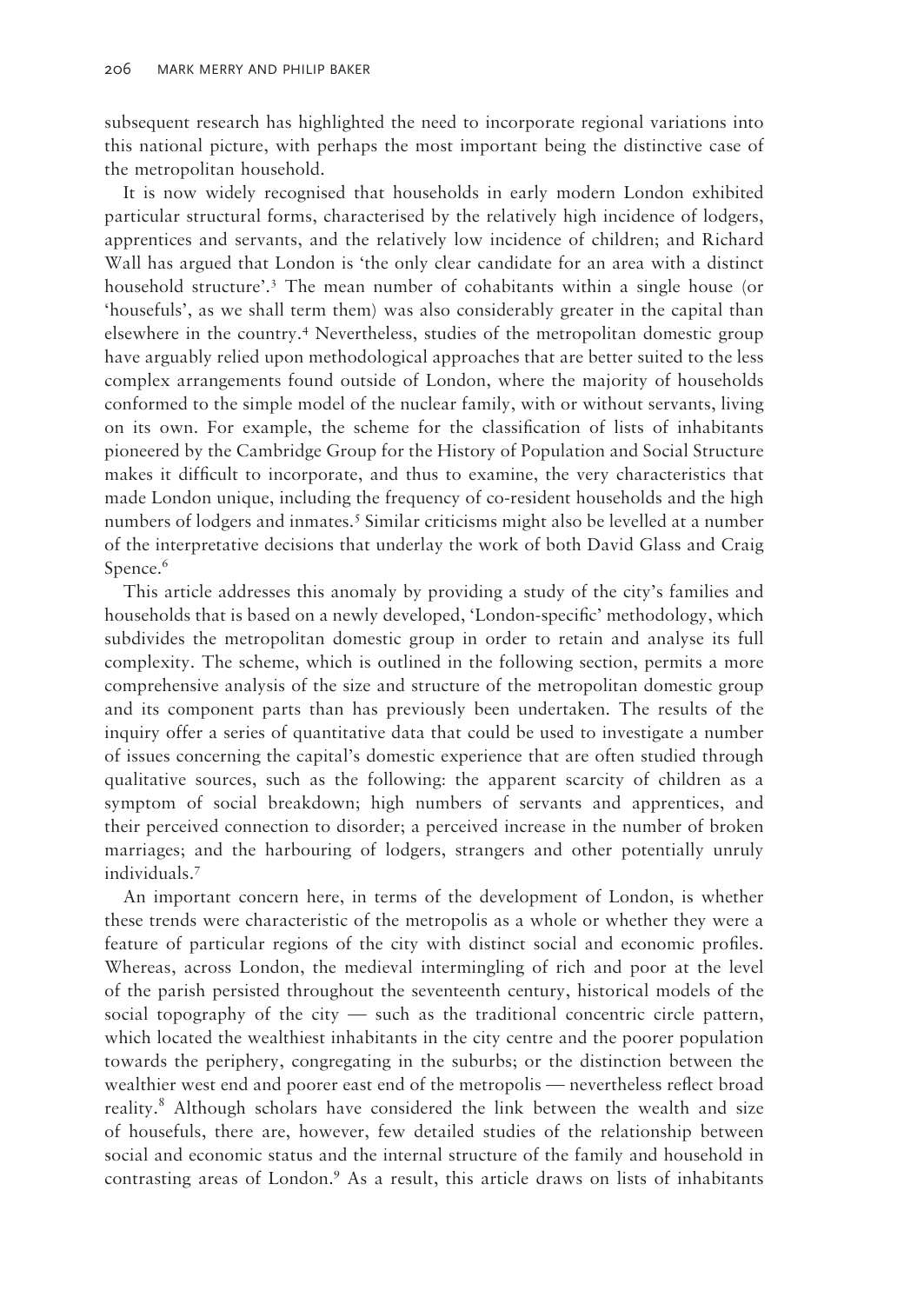from one intramural and one extramural study area: the first is a cluster of four small, relatively wealthy, inner-city parishes at the eastern end of Cheapside — All Hallows Honey Lane, St Martin Ironmonger Lane, St Mary Colechurch, and St Mary le Bow; and the second is the suburban precinct of Tower Hill, lying to the east of the city in the large and poor parish of St Botolph Aldgate (Figure 1). Existing studies would lead us to expect that the contrasting wealth and social characters of these two populations would result in noticeable differences in the size and structure of both their families and households.10 But while the results based on our methodology do illustrate marked contrasts in the composition of their respective households that can indeed be attributed to social and economic factors, they also reveal a perhaps surprising number of shared household characteristics. Moreover, at the level of the family, we find an even more striking series of similarities — and unexpected differences — in the family units within both areas. In this way, the findings of this study contribute to the debates concerning the development of the social landscape of London, the size and composition of the early modern household, and whether the late seventeenth century witnessed a period of crisis for the metropolitan family.

#### Sources and methodology

This article provides a detailed analysis of the two study areas' marriage duty assessments, the source that scholars agree provides the most complete coverage of local populations among the various late seventeenth-century taxation returns. That coverage was probably not comprehensive, but the records undoubtedly represent the 'best measure for determining the number of people and households in the city'.<sup>11</sup> Marriage duty assessments were the product of a form of taxation on births, marriages and



FIGURE 1 The Cheapside and Aldgate study areas.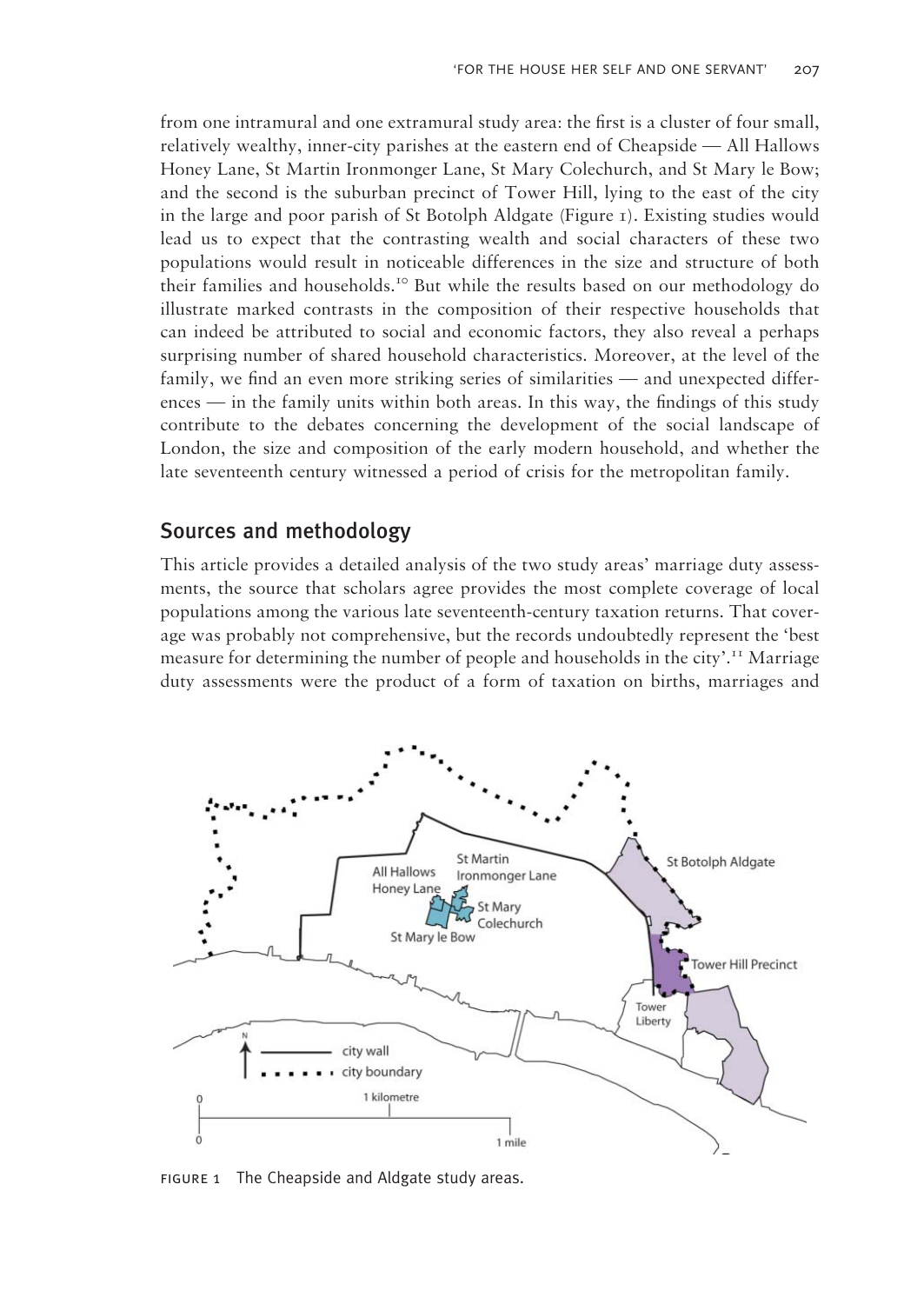burials, and of annual payments by bachelors aged over 25 years and childless widowers. The tax was in force from 1695 to 1706, and imposed a standard charge for vital events and annual payments, and additionally enforced a graduated system of surcharges based on wealth and social status.<sup>12</sup> By the provisions of the Marriage Duty Act, assessors were to obtain 'the names sirnames estates degrees titles and qualifi cations of all and every the persons dwelling or residing within the limits' of an area, with servants and lodgers to be taxed where they lived. Lists were therefore compiled of all the inhabitants within a specific locale, indicating the duties for which they were or would become liable (with those in receipt of alms being exempt from the financial provisions of the act).<sup>13</sup> The result was a series of parish assessments that resemble census-like lists of inhabitants. Unfortunately, the survival of these lists is extremely patchy nationwide, and the only extant assessment returns for London are those for 1695. There is also some variety in the nature of the assessments, perhaps attributable to the different decisions that individual enumerators made in their compilation. Nevertheless, the vast majority of the returns group people together in distinct blocks of names, taken to indicate all those inhabiting the same house, and often describe the nature of the relationship between individuals. In addition, they frequently provide indicators of personal social and marital status, economic standing and, in some instances, age.<sup>14</sup>

As noted above, the information in the marriage duty assessments has been classified according to a 'London-specific' methodology that analyses the data at four levels: the *houseful*; the *household*; the *family*; and the *unit*. At the top level of the scheme, the houseful simply corresponds to each distinct group of inhabitants demarcated by the contemporary compiler of the list, which we are treating as a distinct house (although not necessarily a separate, individual building).<sup>15</sup> The next two levels use both the given relationships in a list and a consistently applied and specific set of rules and presumptions — which incorporates inhabitants' surnames, explicitly stated relationships, status, and position within a list — to impose divisions that enable consistency in classifying and analysing the internal composition of the houseful. Thus, the second level of the scheme, the household, groups together those inhabitants united by actual or presumed — according to the defined rules — kinship, economic and servitude relationships. The third level, the family, comprises all those individuals stated — or, again, presumed — to be related to each other either by blood or by marriage.<sup>16</sup> Of course, the distinction made here between household and family is anachronistic (to contemporaries, the words may have been synonymous), but by defining precisely what those terms mean *within this scheme*, we hope to avoid the existing historiographical muddle over their relationship, and to be exact in our own units of analysis.

The fourth and final level of the scheme, the unit, is concerned with explicitly stated relationships in a list. A unit is therefore either an individual with no designated relationship to any other person, or a group of two or more individuals who are explicitly linked by a relationship described in a list. The unit is particularly useful in allowing a degree of flexibility within the overall scheme when confronted by problematic houseful structures, while also maintaining the integrity of the source (by allowing the removal of any 'analytical assumptions' from the data imposed by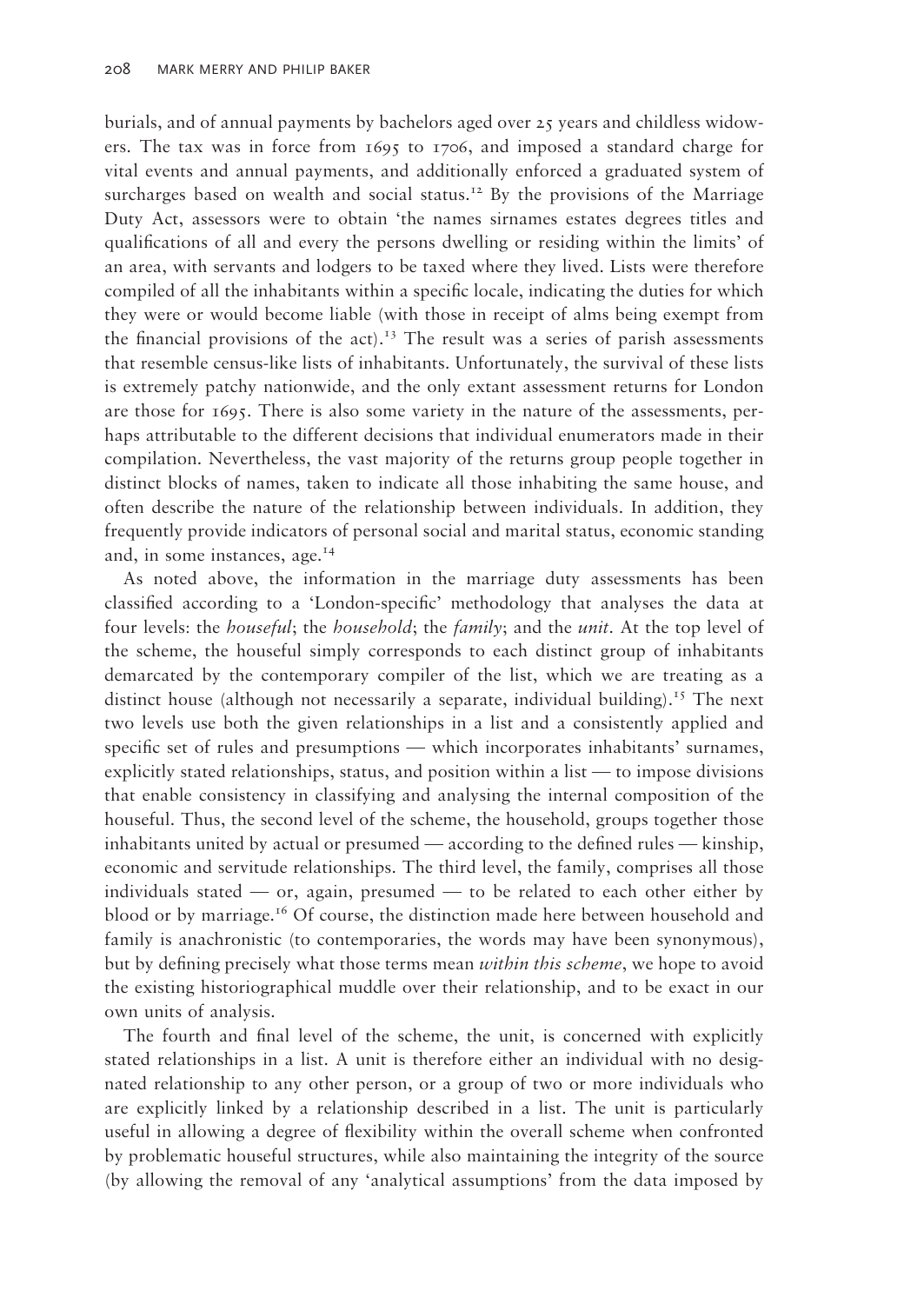the second and third levels). For example, although the majority of housefuls containing co-resident families with servants list each family and its servants sequentially, some list families one after the other and all of the houseful's servants in a separate group listed at the end. Marking the servants as single units not only preserves the integrity of the original source, but also retains their relationship to the houseful for analytical purposes, as they must be in service to one, or a combination, of the cohabitant families.

The top two levels of the scheme are clearly depicted in Figure 2. The section of the St Mary Colechurch marriage duty assessment shaded in grey is the actual transcript of the manuscript (omitting the sums that individuals were assessed at), and the thick black horizontal lines represent explicit demarcation between blocks of names — what we identify as housefuls. The dotted lines denote our identification of households according to the rules of the scheme. Thus, James Lombard, William Chandler, Lydia Price, Thomas Lawrence, Benjamin Bolton and Henry Ashton are all heads of their own households: the first three households co-reside in the twelfth house visited by the compiler of the assessment, while the latter three occupy the thirteenth listed house. A comparison with the names in a St Mary Colechurch poor rate listing of 1695 suggests that the individuals italicised in Figure 2 were indeed treated as householders in their own right (although Lydia Price is missing from the poor rate; in the first quarterly poll tax of  $1694$  she is described as a lodger, along with John Price and William Chandler, also listed as lodgers, in the house of James



#### Poor rate 1695

John Hayes 19s 6d James Lombard 19s 6d William Chandler 6s 6d Thomas Lawrence 19s 6d Benjamin Bolton or successor 6s 6d Henry Ashton or successor 6s 6d William Revnolds 13s

FIGURE 2 An extract from the marriage duty assessment for St Mary Colechurch, showing level 1 (houseful) and level 2 [household (HH)] classifications, with a contemporary poor rate listing for comparative purposes. Source: London Metropolitan Archives (LMA), COL/CHD/ LA/04/01/063, f. 4; Guildhall Library Manuscripts Section (GLMS), 66, f. 259.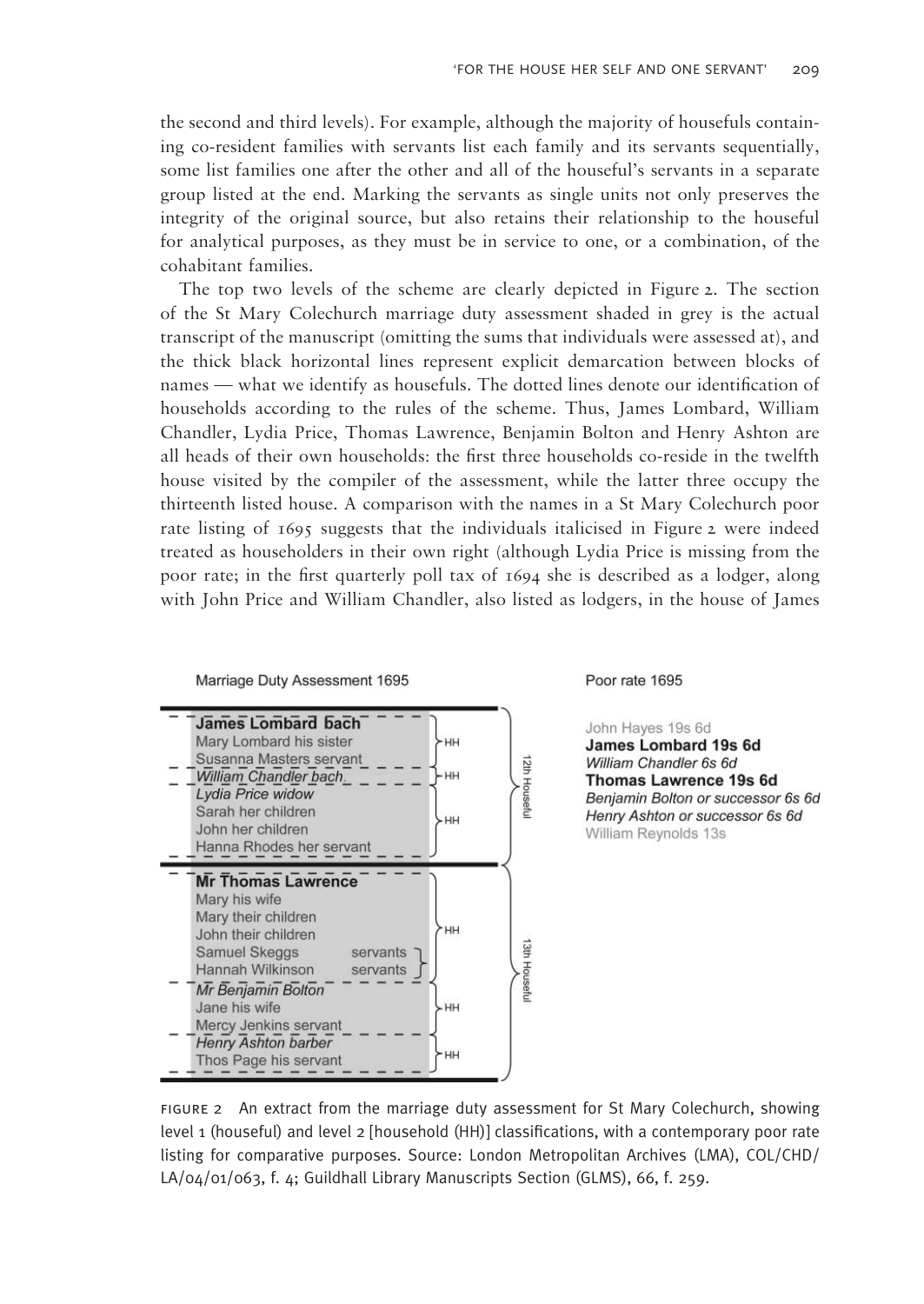Lumbard<sup>17</sup>), as indicated by their qualification to contribute to the rate. That is, it was not simply James Lombard and Thomas Lawrence, the first-named individuals in each block of names, who were seen as householders. This is not to say that the italicised householders were necessarily occupying these houses on equal terms with the Lombard and Lawrence households (they may have been subtenants, for example, as they were not described as lodgers in the more accurate marriage duty assessment), and, indeed, the amount that these householders were assessed for in the poor rate may be suggestive of their relative status. However, it does provide evidence that has led us to reject the Cambridge Group's rule of identifying each demarcated block of names as a single discrete household.<sup>18</sup>

In this and other ways, the application of the four-level scheme to the marriage duty assessments generates a number of extremely useful methodological benefits. It enables an examination of the domestic groups inhabiting the two sample areas at multiple levels. Moreover, it can take into account the *different* groups to which an individual belonged by virtue of the particular physical, social and economic environments of London. Distinctions based on biological and legal characteristics have a tendency, of course, to fragment domestic units in ways that contemporaries might not have done. However, such distinctions are inevitable in this field of historical enquiry, and the four-level scheme provides a methodology through which to analyse the assessments in a consistent way. Finally, it also provides a clear and precise terminology in an area of scholarship in which words and their definitions are of crucial importance.<sup>19</sup>

#### The Cheapside and Aldgate study areas

The relationship between social and economic status and household and family forms is surprisingly understudied in the existing literature; this article investigates the character of the domestic group in two distinct areas of the metropolis with contrasting tax and rental values. In Spence's mapping of London's wealth in the 1690s, the Cheapside sample area falls into his highest category of land value  $(\text{\textsterling}2,028)$ to  $\pounds$ <sub>5</sub>,699 annual rack-rent per hectare), while Aldgate falls into the significantly lower land value category of  $\mathcal{L}_{797}$  to  $\mathcal{L}_{1,489}$ . Similarly, the east end of Cheapside falls into one of Keene's focal points of wealth and land value, while Aldgate is on the periphery.<sup>20</sup> In terms of population density, the two study areas are similarly distinct, with the Cheapside parishes being somewhat more densely settled than Aldgate.<sup>21</sup>

Located in the historic commercial heart of the city  $-$  and thus representative of the centre of the concentric circle pattern of the social topography of London the Cheapside study area of four small parishes covering approximately seven acres housed about  $1,500$  people in  $1695$ . In the same year, the 10-acre precinct of Tower Hill was home to just over 2,000 of the inhabitants of the parish of St Botolph Aldgate (Table  $\bar{1}$ ). Lying on the periphery of the city in its eastern suburbs, St Botolph was a large and relatively poor parish, but it was also an area that had undergone a recent and spectacular period of population increase, building expansion and industrial development; and it has been argued that this suburban district was more representative of the social and economic environment experienced by the majority of Londoners by the late seventeenth century.<sup>22</sup>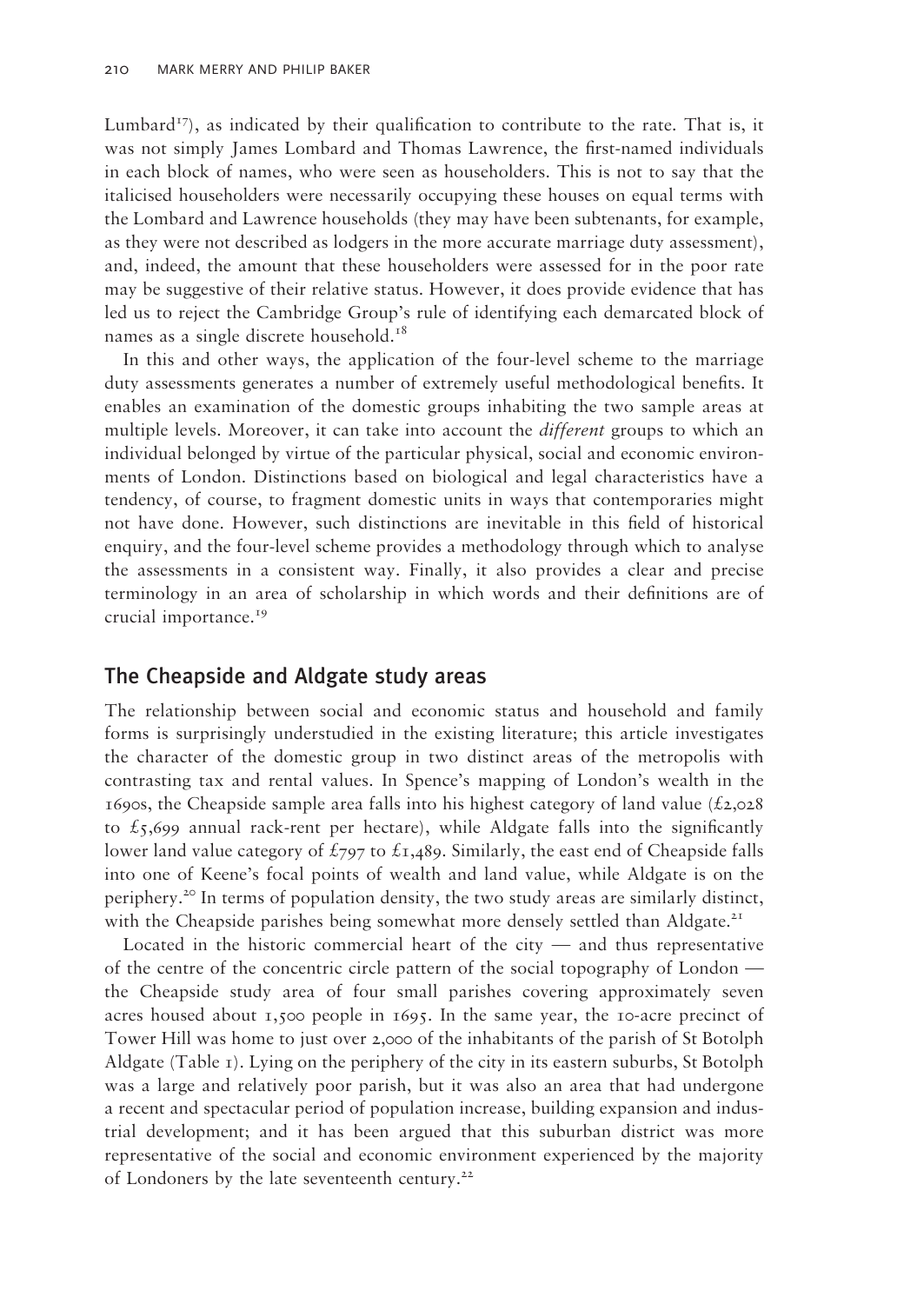| Area                                     | Total<br>population | Total<br>housefuls | Total<br>households | Total<br>families | <b>Total units</b> |
|------------------------------------------|---------------------|--------------------|---------------------|-------------------|--------------------|
| All Hallows Honey Lane                   | 194                 | 26                 | 54                  | 55                | 125                |
| St Martin Ironmonger Lane                | 254                 | 40                 | 82                  | 82                | 213                |
| St Mary Colechurch                       | 358                 | 54                 | 108                 | 111               | 183                |
| St Mary le Bow                           | 672                 | 105                | 185                 | 188               | 429                |
| Cheapside sample                         | 1.478               | 225                | 429                 | 436               | 950                |
| Tower Hill precinct (St Botolph Aldgate) | 2.082               | 465                | 808                 | 808               | 1.607              |

TABLE 1 NUMBER OF DOMESTIC GROUPS IN CHEAPSIDE AND ALDGATE, 1695

Source: LMA, COL/CHD/LA/04/01/004, 053, 062, 063, 102.

Within both study areas, there were densely packed units of housing, with multiple and separate households cohabiting and sharing entrances, stairwells, yards, and cooking and washing amenities. By the later Middle Ages, the basic form of London's housing stock, particularly those houses with frontages on the principal streets, had been established, and this would remain largely unaltered until the eighteenth century, despite developments in building techniques and the availability and adoption of new building materials. Terraces of four- or five-storey houses, often built over stone cellars and surmounted by a garret, were the most common form of housing along streets, particularly in the city's wealthier districts, such as our Cheapside sample area. Sitting on plots four metres to six metres wide, these could be easily employed for commercial uses by London's artisans and retailers, as well more simply as spacious domestic premises by wealthy occupiers. The plans of these houses followed a common pattern, but the allocation of rooms on upper storeys, and towards the rear of the plot, or located in outhouses, could be complex and varied, leading to divisions and subtenancies held from different landlords. Houses at the rear of plots, and within alleys and courts, were usually smaller and had one or two fewer storeys.

The population expansion of the seventeenth century led to rapid and localised ad hoc building programmes in the capital's marginal districts, resulting in poor-quality housing in areas hitherto known for the availability of recreational activities — such as St Botolph Aldgate. These uncoordinated building booms also led to a sharp distinction in the nature of building use between the city and the suburbs.<sup>23</sup> In poorer, more industrial areas such as Aldgate, houses tended to be lower-quality, smaller buildings with fewer storeys than those in central city areas (although single-storey houses were rare even here), with plans designed around a single room per storey. The reasons for this lay partly in the fact that new building was centred in areas around the evolving alleys and courts that sprang up between main thoroughfares, meaning that the space to build into was delineated by existing rows of housing; and partly in the nature of the population that came into the area looking for accommodation (who were predominantly young, poor and single). In both Cheapside and Aldgate, more substantial houses were juxtaposed (often in close proximity) to poorer houses, although the preponderance of each reflected the areas' respective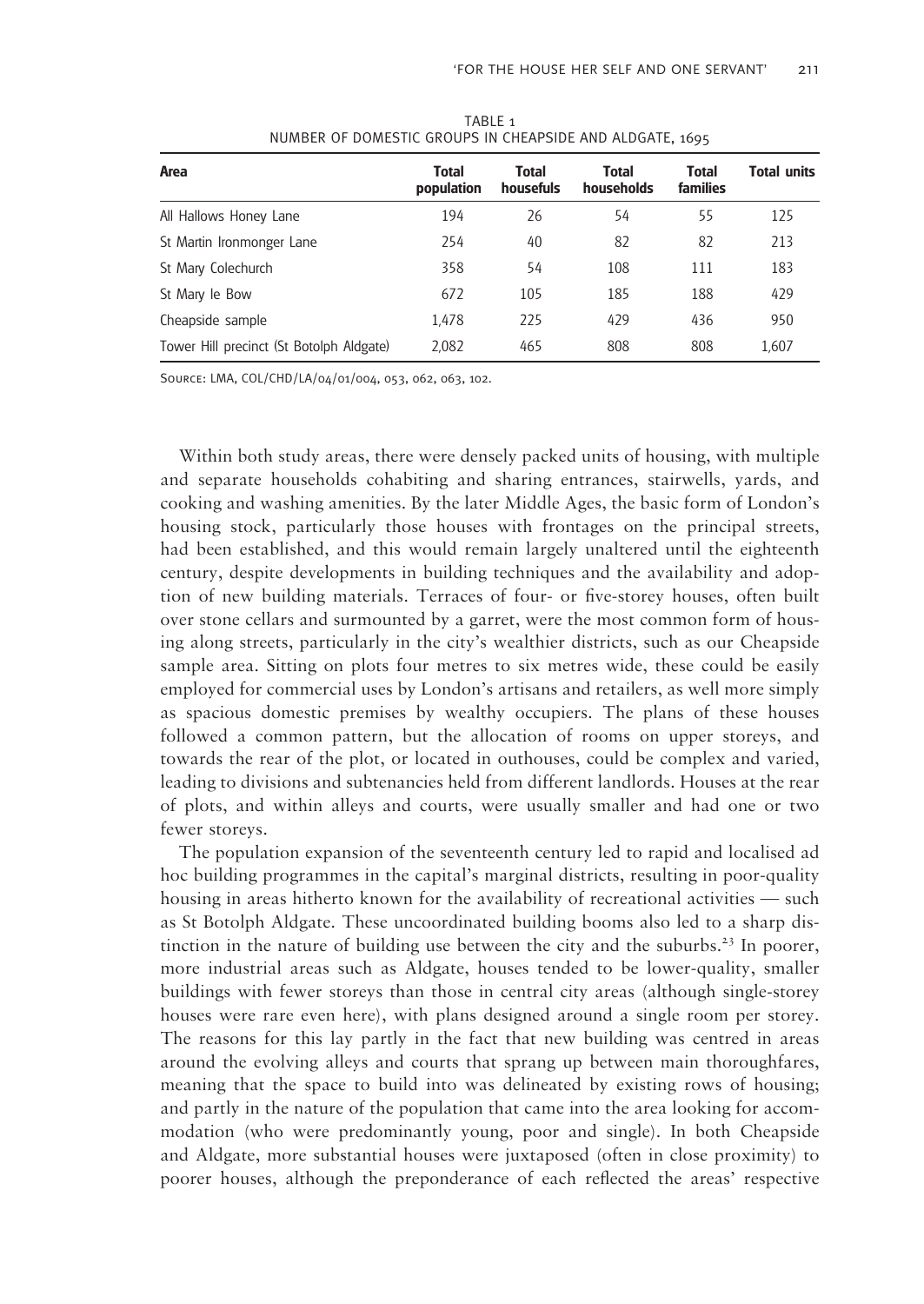economic and social characters: as a rule, houses in Cheapside were larger, better maintained and more comfortably appointed and lavishly furnished than those in Aldgate, even after the post-Fire rebuilding.24 Nevertheless, in both areas, housing was highly sought after, and competition for living space was considerable.<sup>25</sup>

The households occupying these houses were clearly influenced by the physical environments that they occupied, their character and composition being shaped by the housing stock, its size, quality, value and availability. In Cheapside, housing was more spacious, whereas in Aldgate, the spate of property development that took place in the mid-seventeenth century, when the division of houses and building over interconnecting spaces became established practices, contributed to the pattern of smaller dwellings in that suburb. The complex and constantly changing pattern of alleys and yards in Tower Hill precinct in the ensuing period, which is evident in the maps of the city from the last decades of the seventeenth century, was a consequence of this reconfiguring of living spaces. Moreover, the division of housing was something that concerned the authorities, who associated the social evils and moral decline attendant upon poverty with the living conditions of the area.<sup>26</sup> Living in these divided spaces, combined with the social and economic pressures that were the cause and effect of doing so, was seen to have led to both the compression and fragmentation of the putative nuclear domestic group described by Laslett and others.

Table 2 reveals that the domestic groups in both sample areas are relatively small, and the difference in the quality of housing stock available to the suburban Tower Hill population, and the extent to which the subdivision of housing had generated smaller property units, is clearly reflected in the precinct's significantly lower mean houseful size in comparison with that for Cheapside.<sup>27</sup> In fact, the mean number of people living in a single house in Tower Hill accords more closely with the figure of 4.7, the mean of the 91 provincial parishes studied by Laslett.<sup>28</sup> There seem to have been two extra people per house living in the Cheapside parishes in comparison with the provincial figure, and these are clearly accounted for by co-resident non-nuclear family members, lodging individuals, and increased numbers of servants and apprentices. In the Cheapside parishes, households were slightly larger than their counterparts in Tower Hill precinct, although, interestingly, families were the same mean size. As we will discuss in detail below, this difference is indicative of the relative economic and social characteristics of the two areas.

| Area                          | Mean houseful size (mean number Mean household size<br>of cohabitants within a single house) |    | Mean family size |
|-------------------------------|----------------------------------------------------------------------------------------------|----|------------------|
| Cheapside sample              | 6.6                                                                                          | 34 | 23               |
| Tower Hill precinct (Aldgate) | 4.5                                                                                          | 25 | 23               |
| Laslett's London sample       | 575                                                                                          | -  | -                |

TARIF<sub>2</sub> MEAN HOUSEFUL, HOUSEHOLD AND FAMILY SIZES IN CHEAPSIDE AND ALDGATE, 1695

Source: LMA, COL/CHD/LA/04/01/004, 053, 062, 063, 102; P. Laslett, 'Mean Household Size in England Since the Sixteenth Century', in P. Laslett with R. Wall (eds), *Household and Family in Past Time* (Cambridge, 1972), 125–58, Table 4.1. Laslett's London sample is based on the nine London parishes within his 100-parish sample.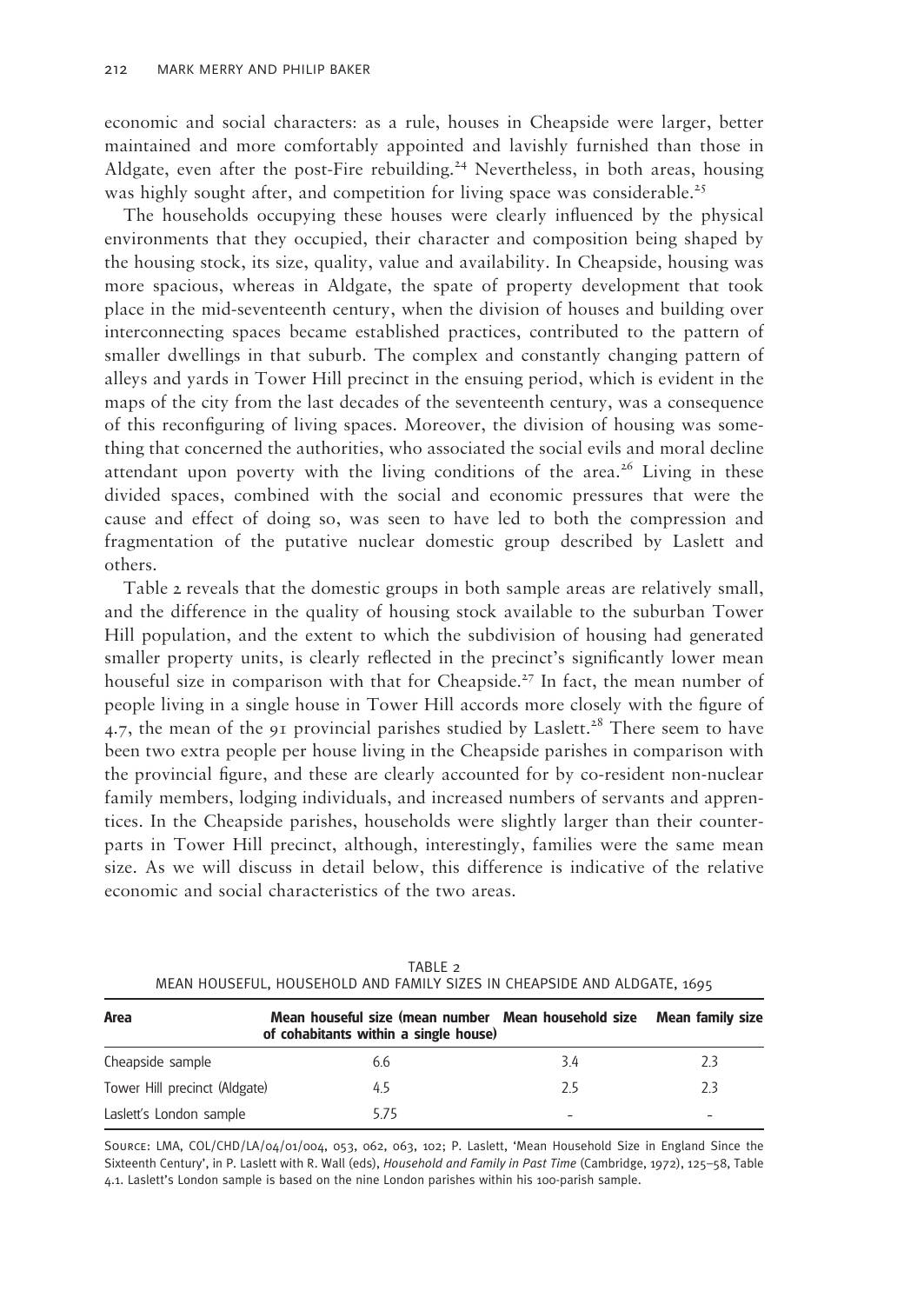#### The household

The household, as Ian Archer has written, was in the 'front line in the maintenance of order throughout early modern English society'.<sup>29</sup> It was embedded within the community as a unit of social governance, and householders (variously defined as property owners, resident parishioners, the masters of servants, payers of scot and lot) had social and legal responsibilities both within and without the house. Any perceived breakdown of the domestic unit was viewed as a threat to the fabric of society in general.<sup>30</sup> Households, and the houses that they occupied, could gather a bad reputation, such as that of the widow Russell in Rosemarie Lane, St Botolph Aldgate, who was admonished as a 'Comon harbourer of Strange Ghests to Charge the parish'.31 In early modern London, the traditional social role of the household within the community was being undermined by the realities of living within a rapidly burgeoning population and the common practice of sharing houses across the city.

While domestic organisation in rural parishes was often that of one house occupied by one household — centred on a married couple or single parent, children, servants and apprentices — the marriage duty assessments from both of our London study areas indicate that just under half of all houses seem to have been accommodating two or more households in 1695 (Table 3).<sup>32</sup> In contrast to other studies, the pattern is similar across both areas, although there is a slight shift towards the properties in Cheapside with regards to dwellings housing four or more households.<sup>33</sup> These latter households tend to be small, often consisting of lodgers, and the larger sizes of properties in Cheapside than in Tower Hill precinct are likely to have made such cohabitation physically possible.

Part of the distinctive character of London's domestic groups arises from the presence of lodgers, and what is evident from the marriage duty assessments is that lodgers could be domestic groups in their own right, rather than simply lone individuals. The proportion of houses accommodating lodging households or families was significant in both the city-centre parishes and the eastern suburb, and there are implications for the use of space in the management of the domestic environment in houses shared in this way.34 Table 4 shows that lodging households and families were, on average, slightly smaller than the 'principal' group in the house: in Cheapside,

|                               | Mean number<br>of households<br>per house | <b>Number of</b><br>households<br>within houses | <b>Number</b> of<br>houses | <b>Percentage of</b><br>all houses |
|-------------------------------|-------------------------------------------|-------------------------------------------------|----------------------------|------------------------------------|
|                               |                                           |                                                 |                            |                                    |
| Cheapside sample              | 1.9                                       |                                                 | 123                        | 54.7                               |
|                               |                                           |                                                 | 58                         | 25.8                               |
|                               |                                           |                                                 | 21                         | 9.3                                |
|                               |                                           | 4 or more                                       | 23                         | 10.2                               |
| Tower Hill precinct (Aldgate) | 1.7                                       |                                                 | 250                        | 53.8                               |
|                               |                                           |                                                 | 128                        | 27.5                               |
|                               |                                           |                                                 | 57                         | 12.3                               |
|                               |                                           | 4<br>or more                                    | 30                         | 6.5                                |

TABLE 3 THE NUMBER OF DISTINCT HOUSEHOLDS COHABITING IN CHEAPSIDE AND ALDGATE, 1695

Source: LMA, COL/CHD/LA/04/01/004, 053, 062, 063, 102.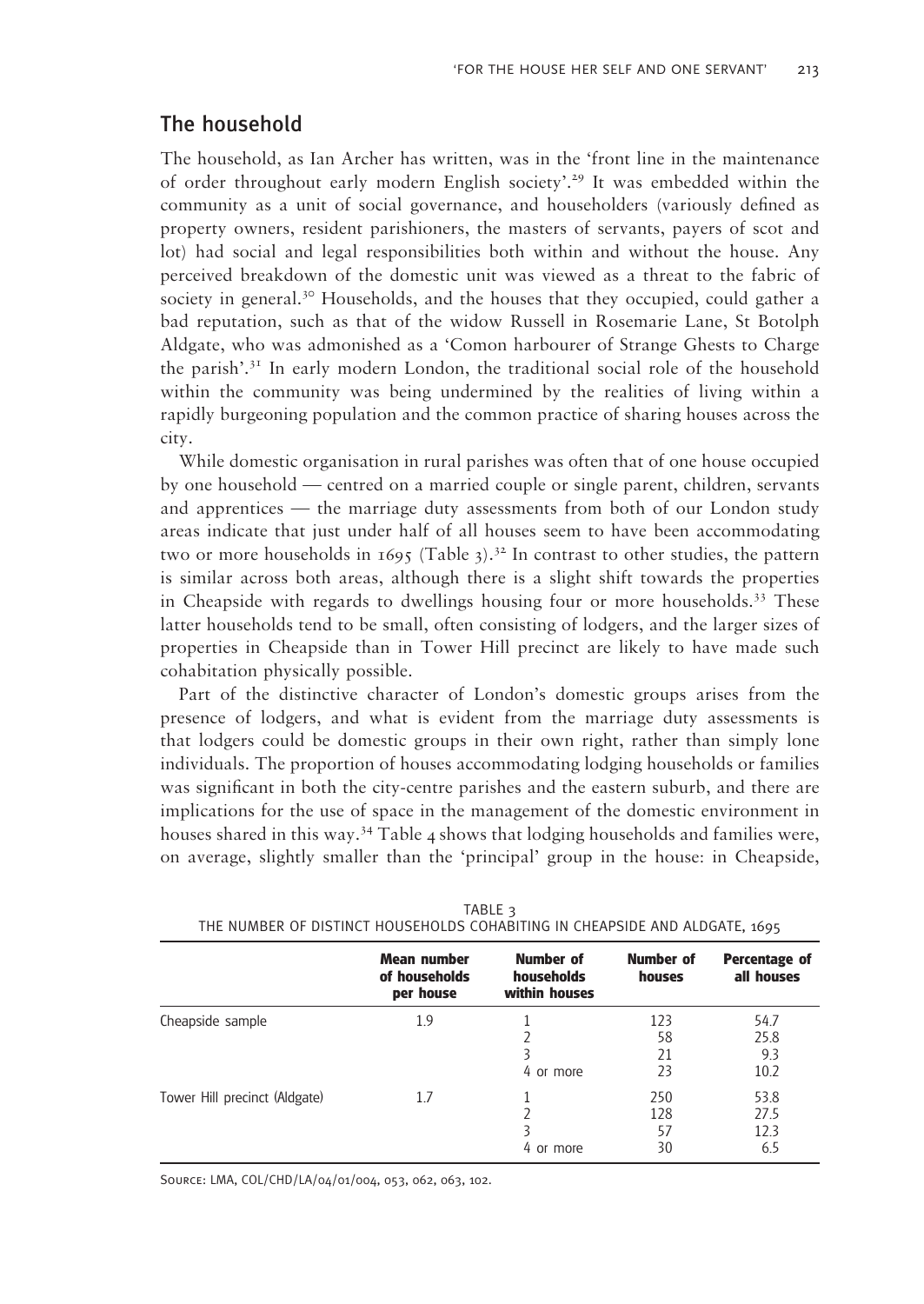| <b>INVERIE HOLICEHOLDS AND EAT</b><br>ת שני<br>J<br>j<br>J<br>j |
|-----------------------------------------------------------------|
|-----------------------------------------------------------------|

|                                                                                                                                                                                                                                                                                                                                                                                                                                                                                                                                                                                           | 호<br>households<br>of lodging<br>Total numb | odging households<br><b>is percentage o</b><br>all household | Nverage size<br>of lodging<br>household | Average size<br>of non-lodging<br>household | <b>Total number</b><br>of lodging<br>families | Lodging families<br>as percentage of<br>all families | Average size<br>of lodging<br>family | Average size of<br>"on-lodging<br>family |
|-------------------------------------------------------------------------------------------------------------------------------------------------------------------------------------------------------------------------------------------------------------------------------------------------------------------------------------------------------------------------------------------------------------------------------------------------------------------------------------------------------------------------------------------------------------------------------------------|---------------------------------------------|--------------------------------------------------------------|-----------------------------------------|---------------------------------------------|-----------------------------------------------|------------------------------------------------------|--------------------------------------|------------------------------------------|
| Cheapside sample                                                                                                                                                                                                                                                                                                                                                                                                                                                                                                                                                                          |                                             |                                                              |                                         | ς.                                          | 47                                            | 10.8                                                 |                                      |                                          |
| Tower Hill precinct (Aldgate)                                                                                                                                                                                                                                                                                                                                                                                                                                                                                                                                                             |                                             | $\Xi$                                                        |                                         |                                             |                                               |                                                      |                                      |                                          |
| $\begin{array}{c} \begin{array}{c} \begin{array}{c} \end{array}\\ \begin{array}{c} \end{array}\\ \begin{array}{c} \end{array}\\ \begin{array}{c} \end{array}\\ \begin{array}{c} \end{array}\\ \begin{array}{c} \end{array}\\ \begin{array}{c} \end{array}\\ \begin{array}{c} \end{array}\\ \begin{array}{c} \end{array}\\ \begin{array}{c} \end{array}\\ \begin{array}{c} \end{array}\\ \begin{array}{c} \end{array}\\ \begin{array}{c} \end{array}\\ \begin{array}{c} \end{array}\\ \begin{array}{c} \end{array}\\ \begin{array}{c} \end{array}\\ \begin{array}{c} \end{array}\\ \begin$ |                                             |                                                              |                                         |                                             |                                               |                                                      |                                      |                                          |

SOURCE: LMA, COL/CHD/LA/04/01/004, 053, 062, 063, 102. Source: LMA, COL/CHD/LA/04/01/004, 053, 062, 063, 102.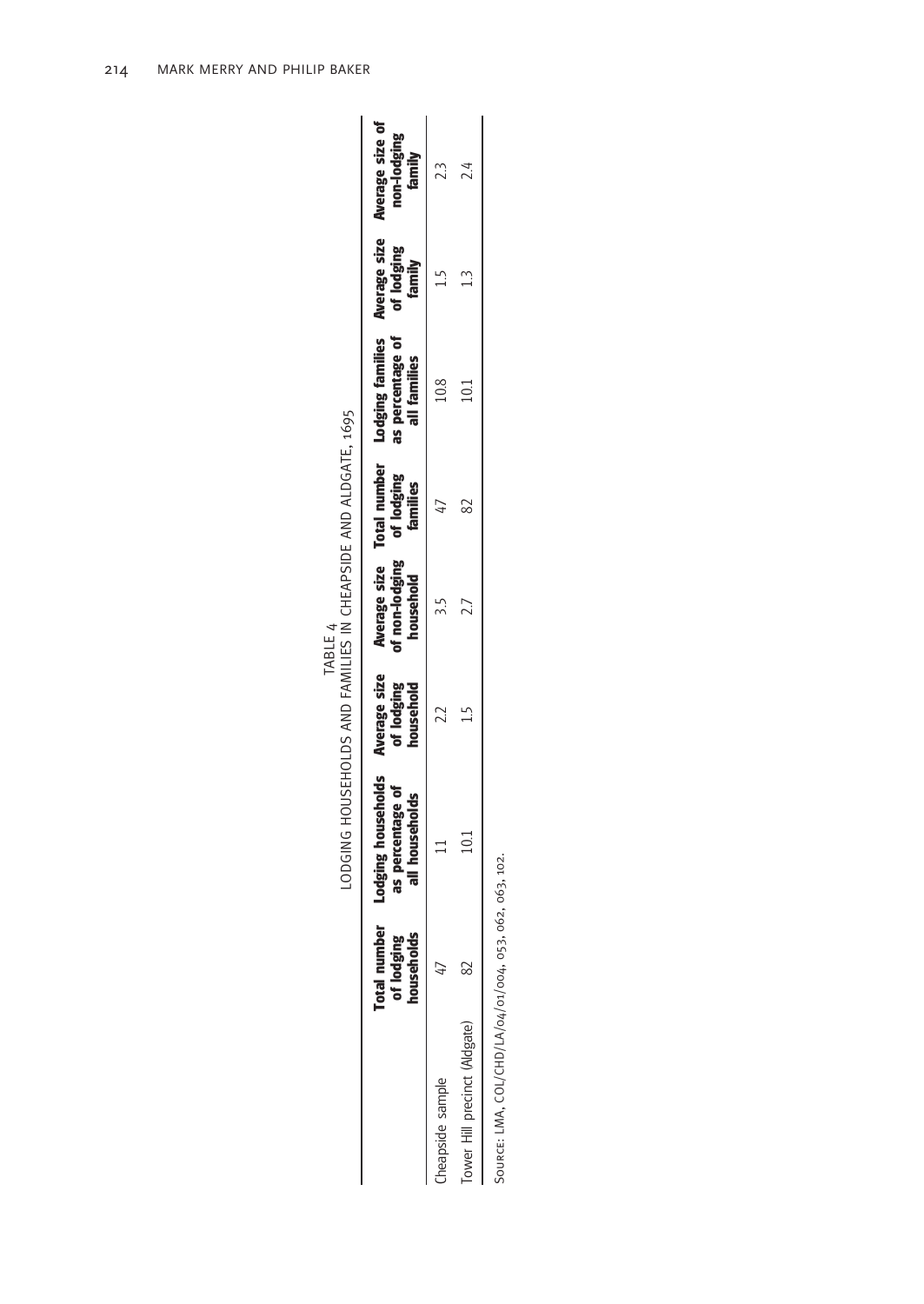|                               |                                   |                                                           | LODGERS IN CHEAPSIDE AND ALDGATE, 1695             |                                                               |                                                                         |
|-------------------------------|-----------------------------------|-----------------------------------------------------------|----------------------------------------------------|---------------------------------------------------------------|-------------------------------------------------------------------------|
|                               | <b>Total number</b><br>of lodgers | <b>Lodgers</b> as<br>percentage<br>of total<br>population | Number of<br>houses with<br>at least<br>one lodger | <b>Percentage</b><br>of houses<br>with at least<br>one lodger | <b>Mean number</b><br>of lodgers in<br>those houses<br>with any lodgers |
| Cheapside sample              | 76                                | 5.1                                                       | 30                                                 | 133                                                           | 25                                                                      |
| Tower Hill precinct (Aldgate) | 116                               | 5.6                                                       | 64                                                 | 13.8                                                          | 1.9                                                                     |

TABLE 5 LODGERS IN CHEAPSIDE AND ALDGATE, 1695

Source: LMA, COL/CHD/LA/04/01/004, 053, 062, 063, 102.

lodging households were just over a person smaller, while families were just under a person smaller; in Tower Hill, the disparity was similar.

As revealed in Table  $\zeta$ , the presence of lodgers in the population of the Cheapside parishes and Tower Hill precinct seems to have been approximately similar, in terms of both the proportion of the population consisting of lodgers, and the proportion of houses accommodating them.35 Some lodgers in Cheapside were clearly wealthy individuals, and lodging households were occasionally wealthier than those of their hosts. For example, Gerard Townesend, bachelor and gentleman, was liable for a surtax and was described as a lodger of Wm Smith, barber, of St Mary le Bow, who was assessed at the basic rate; similarly, Sarah Cash, the widow of a doctor of physic, lodger, was assessed at a higher tax rate than her host, Seth Bull, in Tower Hill precinct.<sup>36</sup> Taken together, these facts seem to belie the understanding of lodging as the province of poorer inhabitants unable or unwilling to secure leases or subtenancies. Table 6 shows that, in the Cheapside parishes, lodgers were more often grouped into households and families than living as lone individuals, possibly because of the relative economic standing of lodgers in the two sample areas. The availability of greater space within Cheapside houses may also have contributed to this pattern.

Significantly, there appears to be a distinction in the marriage duty assessments of our study areas between houses where multiple households were cohabiting, and where a household was co-residing with a *lodging* household. That is, in houses with more than one household, only some of the cohabiting households were specifically identified as lodgers.<sup>37</sup> It is possible that the terms of such households' occupancy were ascertained at the time of the assessment, with those residing for short periods,

|                                         |                     | or family groups              | Lodgers living as household     |                               | <b>Lodgers living</b><br>as singletons | <b>Lodgers living as singletons</b><br>with servants |                               |                                 |  |
|-----------------------------------------|---------------------|-------------------------------|---------------------------------|-------------------------------|----------------------------------------|------------------------------------------------------|-------------------------------|---------------------------------|--|
|                                         | Number<br>of groups | Total<br>number<br>of lodgers | Percentage<br>of all<br>lodgers | Total<br>number<br>of lodgers | Percentage<br>of all<br>lodgers        | Number<br>of groups                                  | Total<br>number<br>of lodgers | Percentage<br>of all<br>lodgers |  |
| Cheapside sample                        | 16                  | 43                            | 56.6                            | 29                            | 38.2                                   |                                                      | 4                             | 5.3                             |  |
| <b>Tower Hill</b><br>precinct (Aldgate) | 19                  | 49                            | 42.2                            | 63                            | 543                                    |                                                      | 4                             | 3.4                             |  |

TABLE 6 LODGERS AS DOMESTIC GROUPS AND SINGLETONS IN CHEAPSIDE AND ALDGATE, 1695

Source: LMA, COL/CHD/LA/04/01/004, 053, 062, 063, 102.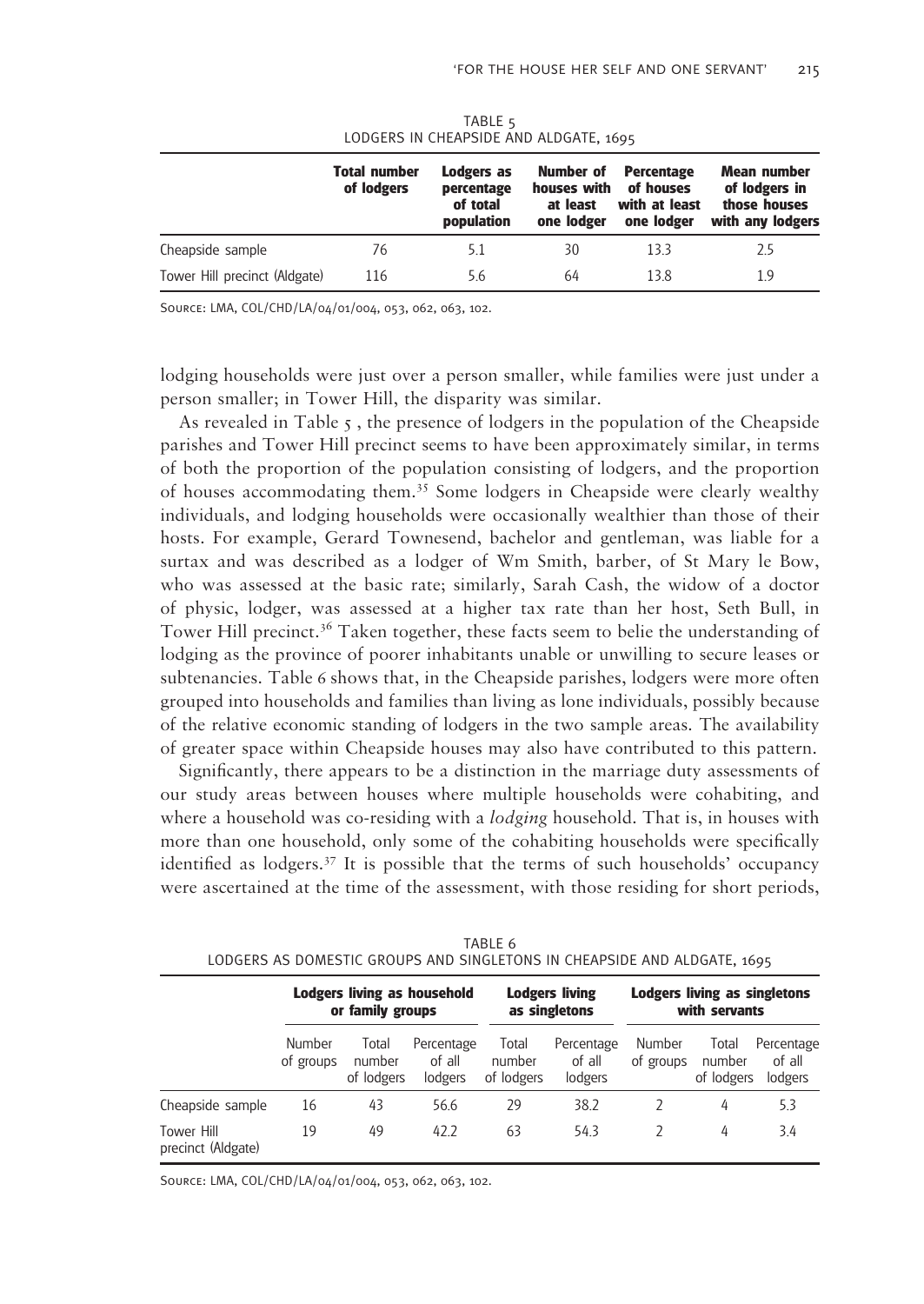or under informal conditions, being classed as 'lodgers' (perhaps in contrast to households co-residing under subtenancies). Where subsequent households were listed for a house in the marriage duty assessments without being identified as 'lodgers', there is no discernible pattern in their composition, wealth or social status: they could be small or large, could have married couples and children or adult siblings, could employ servants, and could be wealthier than the first household listed in the house.<sup>38</sup> On the other hand, we have noted that *lodging* households in Cheapside were generally smaller than those households listed first in a house, although, again, their composition and wealth varied considerably.

Alongside multiple households and lodgers were numerous other co-residents of the houses in our sample regions, including servants, apprentices, journeymen, employees and 'partners'. There were also a small number of individuals identified as the recipients of charity, including pensioners, parish children and poor inmates. It is difficult to discuss these people, however, as they were evidently not identified with any consistency in the marriage duty assessments from parish to parish: in the Cheapside parishes, for example, only the assessment for St Mary le Bow explicitly identified such individuals. In the other parishes, as well as Tower Hill precinct (where only three inmates were identified), these poor individuals were presumably 'hidden' among those individuals listed within households without any discernable relationship to the household that they shared a house with. The actual collectors' returns for the marriage duty tax in our sample areas shed little further light on such people: only those for St Mary le Bow, among the Cheapside parishes, referred to payments made or due for these poorer inhabitants, while in Aldgate, a collectors' return covering a four-month period in 1706 was the only one that enumerated poor individuals in Tower Hill.<sup>39</sup> There may well have been a correlation between the appearance of poorer residents in the records for St Mary le Bow and the fact that the parish was the least wealthy of the Cheapside sample. But it is surprising that poor individuals were not identified in greater numbers in the marriage duty assessment for Tower Hill, given the greater variety in the wealth and status, and more common poverty, of its population. It is possible that in the Aldgate area the larger number of poorer residents simply were not enumerated in the assessment, whereas those in St Mary le Bow were more carefully identified.

While not a great many individuals were identified as poor, in St Mary le Bow it is interesting to note that the households in which they were accommodated included some of the wealthiest in the parish. The majority of St Mary le Bow households hosting an inmate, pensioner, parish child or otherwise poor resident were assessed in 1695 at the basic rate, but there were a number liable for a surtax. James Rawlins, gentleman, for example, a householder cohabiting with the household of John Bakewell, book-keeper, sheltered the pensioner Elizabeth Howard. Similarly, Obediah Grevell, watchmaker, numbered Damerons Smith, inmate, among his household; and the grocer John Whiteing provided accommodation for Benjamin Whiting, an inmate and possibly a kinsman of some description. In the two latter cases, it is likely that the houses that these domestic groups occupied were among the most prestigious and substantial of the parish, as both accommodated a number of lodgers and bachelors rated for a surtax, suggesting high rent values. Those who were classed as poor in some fashion were predominantly female (although not necessarily widows) or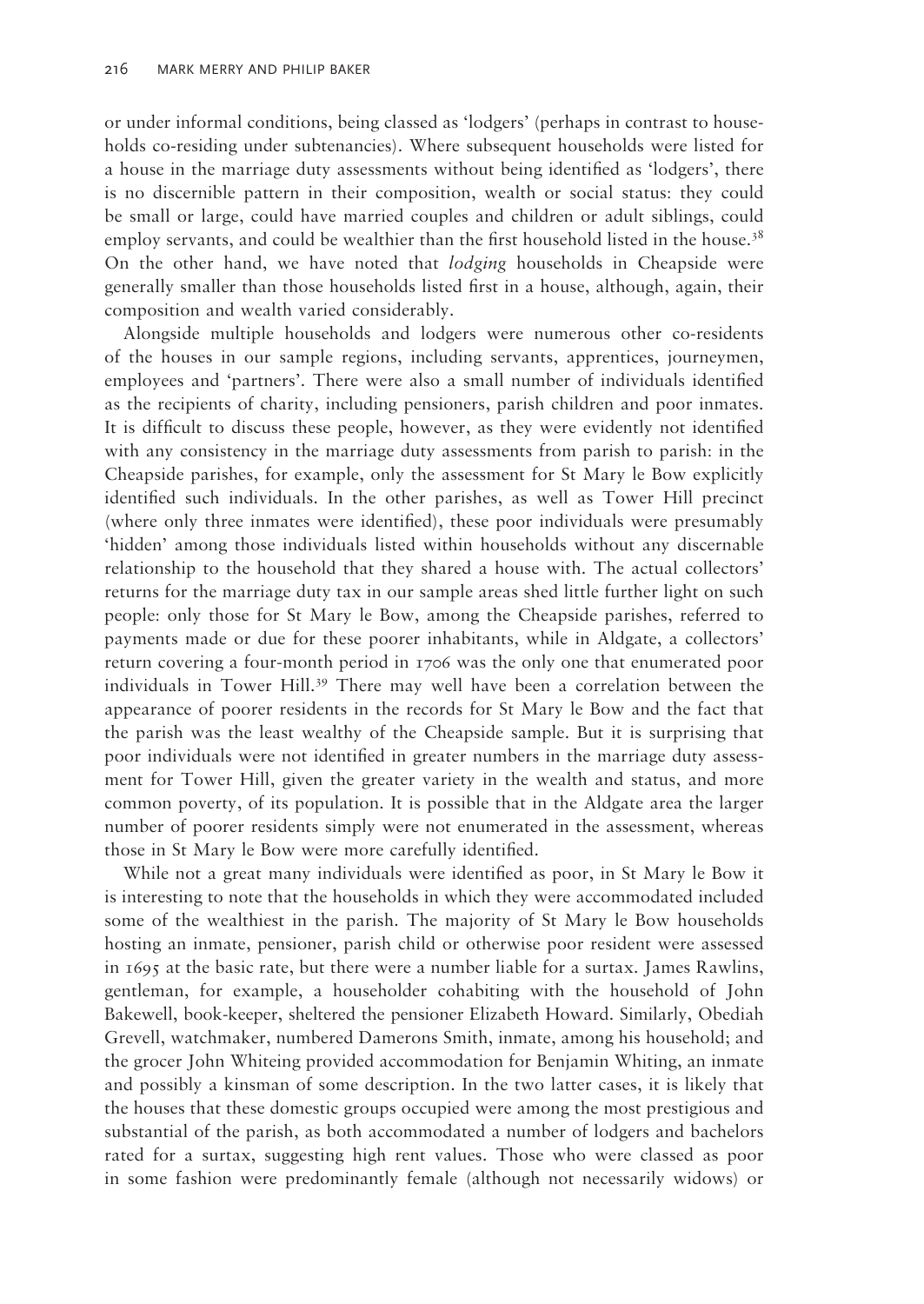children, and at least four households accommodated three or more seemingly unrelated such individuals.<sup>40</sup>

One house in St Mary le Bow is particularly interesting in terms of residents comprising poor inhabitants. Seemingly among the parish's larger houses, it accommodated: a man described as 'a servant' (the first listed individual in the houseful, apparently living separately from his master) with his wife and daughter; a female inmate; another female inmate with a daughter; a poor widow and her two sons; a washerwoman; and three parish children.<sup>41</sup> There appears to have been no 'householder' in any normal sense of the word living in this property, which raises questions about the parish's role in the support of these individuals, as well as the use to which the property was put.

Individuals designated 'inmate', however, may need to be viewed in a different light from the parish children, pensioners and poor, given that some of them in St Mary le Bow were assessed for a surtax in their own right. For example, the solicitor Edward Row and his wife Frances were described as inmates of Robert Johnson's household, yet Row was liable for a surtax; Johnson's occupation, meanwhile, was given as porter, and he was assessed at the basic rate.<sup>42</sup> Similarly, inmates were sometimes listed with apprentices and servants of their  $own<sub>1</sub><sup>43</sup>$  in addition to spouses and children, while some were called 'poor inmate', perhaps to differentiate them formally from their wealthier counterparts.44

The housing of lodgers, inmates, the poor and temporary visitors to the parish, often in domestic groups in their own right, within houses occupied sometimes by more than one household, significantly contributed to the residential density and distinctly metropolitan character of the domestic unit in London.45 In terms of the use of space within these houses, and the domestic routines of their inhabitants, the degree of overlap is something that might usefully be investigated, especially in the light of the common perception of London's population being transient and highly mobile. How far the poor and strangers were integrated into the household activities of their hosts, how much they were financially supported by the householder and by the parish, and how far their status derived from the house in which they lived, are all questions the answers to which would help to illuminate the mechanisms of social structure in seventeenth-century London.

The final set of individuals living within London's households, the servants and apprentices, provides us with the clearest indicator of a social and economic contrast between the domestic groups of the city centre and the suburbs in 1695. Distinguishing between servants and apprentices is somewhat problematic in the marriage duty assessments, as only St Mary le Bow from the Cheapside parishes explicitly referred to apprentices. The presence of apprentices is inferred in the other Cheapside parishes through a comparison of the 'servant' population in the Cheapside sample: in St Mary le Bow the proportion of the population composed of 'apprentices' and 'servants' combined was equal to the proportion of the population in the other three parishes composed of just 'servants'. Figure 3 reveals that just over a half (55 per cent) of Cheapside households listed no servants or apprentices, whereas in Tower Hill precinct the figure was 88 per cent. Meanwhile, Table  $\tau$  shows that over one-third of the population of the Cheapside parishes was composed of servants and apprentices, with every house, on average, accommodating over two servants or apprentices under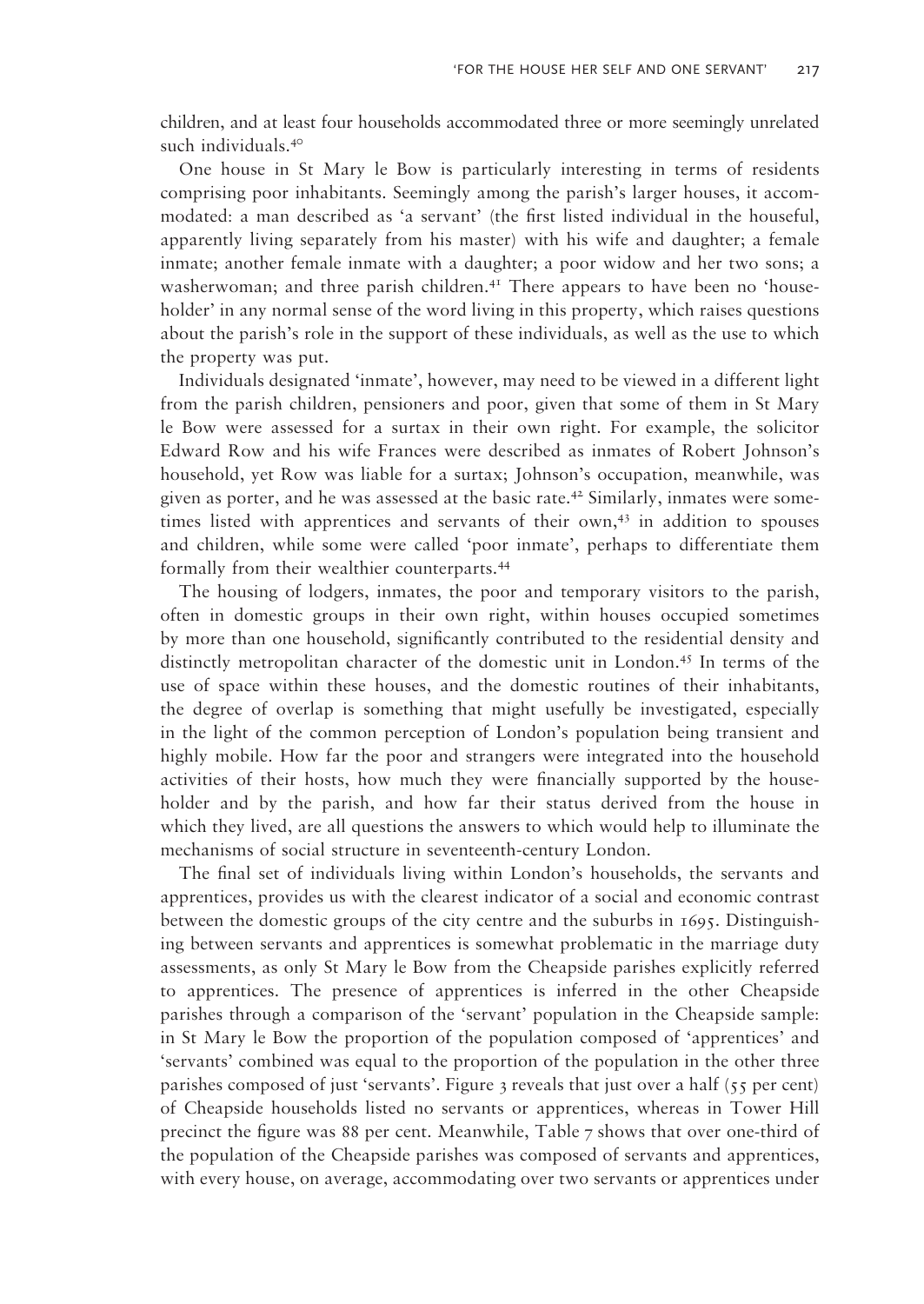its roof. In Tower Hill, by contrast, servants and apprentices made up less than one-tenth of the population, and fewer than one dwelling in two housed any. Large numbers of servants or apprentices (three or more) could be found in very few houses in Tower Hill, whereas it was not at all uncommon to find them in the Cheapside parishes (see Figure 3).46 The high numbers of servants and apprentices living in the Cheapside houses contributed to that area's population density in a way that was not the case in Tower Hill.





FIGURE 3 Numbers of servants and apprentices inhabiting households and houses in Cheapside and Aldgate, 1695. Source: LMA, COL/CHD/LA/04/01/004, 053, 062, 063, 102.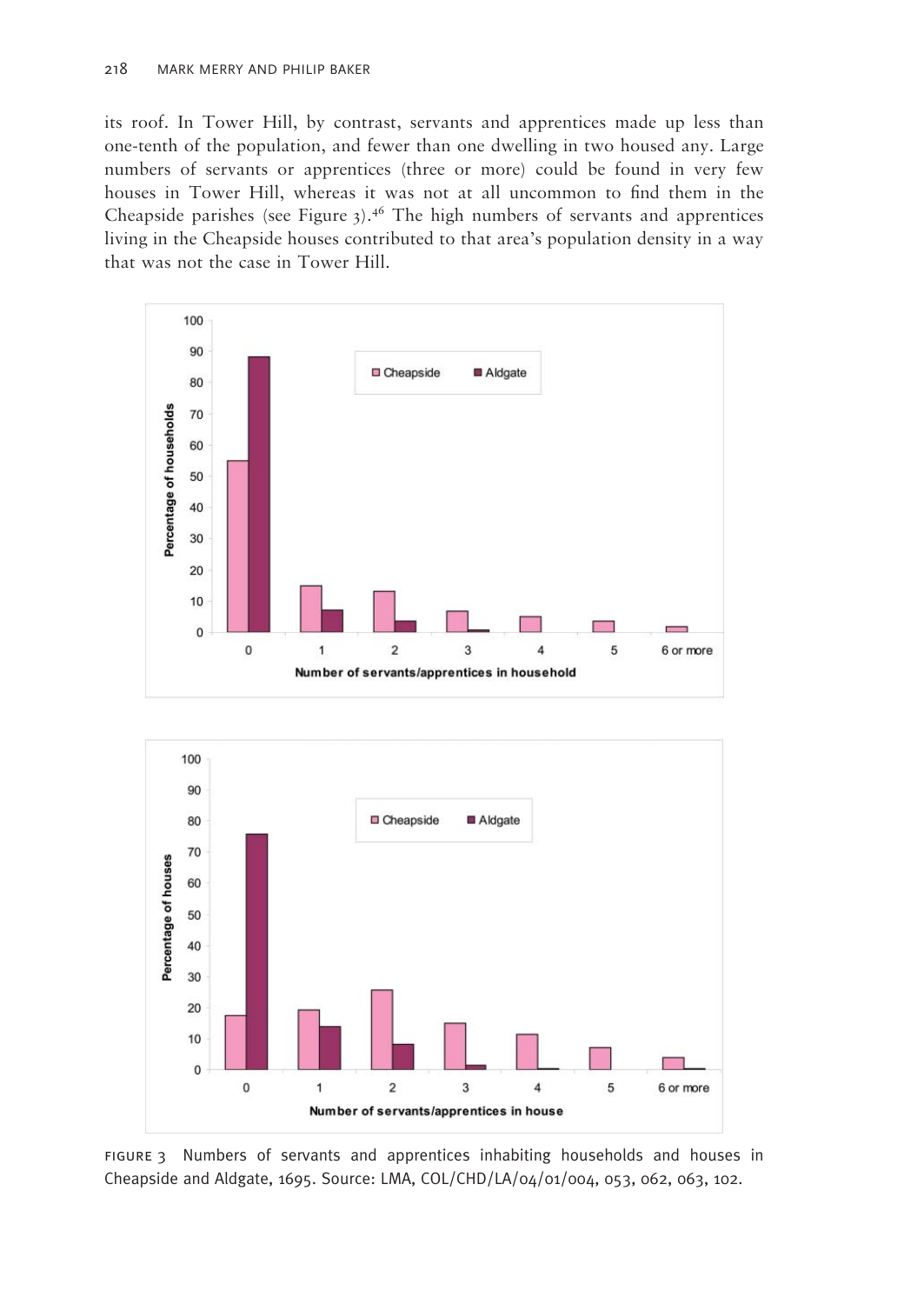|                               | <b>Total number of</b><br>servants/apprentices | <b>Percentage of</b><br>population | Mean number of<br>servants/apprentices per house |  |  |  |  |
|-------------------------------|------------------------------------------------|------------------------------------|--------------------------------------------------|--|--|--|--|
| Cheapside sample              | 503                                            | 34                                 | 22                                               |  |  |  |  |
| Tower Hill precinct (Aldgate) | 175                                            | 84                                 | 0.4                                              |  |  |  |  |

| TABLE <sub>7</sub>                                      |  |
|---------------------------------------------------------|--|
| SERVANTS AND APPRENTICES IN CHEAPSIDE AND ALDGATE, 1695 |  |

Source: LMA, COL/CHD/LA/04/01/004, 053, 062, 063, 102.

Here, we find one aspect of the relative structures of the domestic groups populating the city centre and suburban areas of London that shows a marked contrast, and that supports the centre/periphery model posited by some metropolitan historians. Many of the other aspects of household structure appear to be surprisingly similar across the two areas, but the case of servants and apprentices serves to highlight the precise nature of what differences there are (and, as we shall see in a later section on wealth, at least partially belie some of the emerging similarities): economic status did, indeed, affect the structure of London's early modern households. The following section considers whether this was also the case with the families within our respective study areas.

#### The family

Historians have debated whether or not the early modern period witnessed the transition of the family unit from a traditional form to a modern form, or indeed whether there were any structural changes to the size or composition of the family group.47 The demographic upheavals at work in seventeenth-century London and the pressures that they brought to the city's domestic groups were seen by contemporaries to threaten the stability of the family, and consequently the fabric of the social order altogether. Broken, multiple and illegal marriages, sexual immorality and illegitimate and abandoned children were declaimed as pressing social threats.48 This 'atomisation' of the early modern metropolitan domestic unit has been seen as especially characteristic of the burgeoning suburban areas, where the bulk of London's population lived.49 Certainly, the parish clerks of St Botolph Aldgate in the early part of the seventeenth century frequently recorded in their memoranda books the biographical histories of those families who were deemed to be deserving of moral opprobrium, and in so doing painted a vivid picture of the breakdown of moral traditions in the parish. A clerk noted with scorn, for example, the christening of Abraham Haddock, reputedly the son of Israel Haddock and an unnamed single woman who gave birth in the street and then 'like a Base Strumpet Ranne away', leaving the child behind — a tactic copied by the father, 'who hath an honest wife of his owne, is Runne away from hir, like a base Varlet'. 'God send the Child more grace than the wicked parents' prayed the clerk.<sup>50</sup>

The issue of reputation was at the forefront of the social aspects of households and families, and, indeed, 'reputed' is a term that appears frequently throughout Aldgate's memoranda books, often when the character of husbands and wives is being discussed. Marriage was seen by contemporaries as particularly under threat, not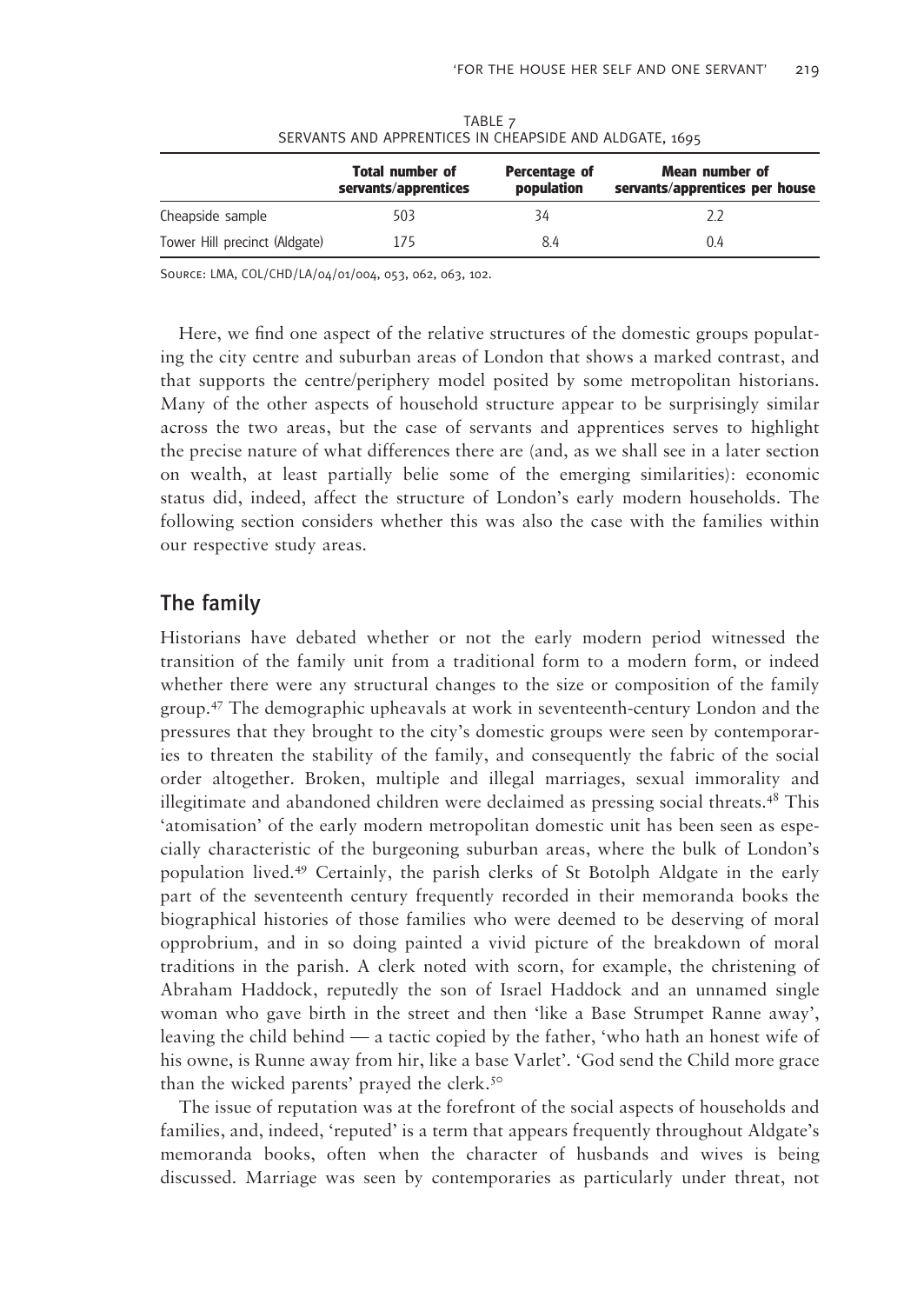least because, in London's densely populated parishes, the legality of marriages was hard to police. The burial of a long sick 30-year-old sailor lying at the house of the widow Jone Blounstone in Aldgate's Swan Alley raised parochial eyebrows: 'The said Jone Blounstone kept him at her howse, and said he was her husband but I have heard sence that it was not trewe', recorded the inquisitive parish clerk.<sup>51</sup> The breakdown of marriage, and the consequent fragmentation of the family and, by extension, society, was at the root of contemporary concerns about the changing domestic experience of London's population. Sexual immorality was seen to be rife, leading to parliamentary acts and national campaigns to halt the perceived slide into chaos, and to a literary culture redolent with sexual intrigue and deceit.<sup>52</sup> Masters were worried that their servants were intermittently 'moonlighting' as whores, or were being unwittingly seduced away from their household to become whores; women were seen wandering London's streets, revelling in the extra social and domestic freedoms that the metropolis afforded them (and thereby threatening the social order underpinned by the household).<sup>53</sup> The complexity of life in the city was reflected in the ambiguities surrounding marriage and the relationships between men and women: there seem to have been many complex types of relationships between men and women, many of which were socially acceptable within certain public spheres.54 In Aldgate, however, the union of certain individuals prompted the indignation of the parish clerks. Recording the marriage of William Dennis and Joane Wellar, a clerk added that 'The Bride was a peece of Crackt Stuff'; when Thomas Grove married Katherine King, it was noted that Grove had 'continued a widower almost vj weekes'; and there were several marriages that took place scant weeks before a christening was performed for the newlyweds.55 Contemporary recognition of the apparent increase in fraudulent marriages is reflected in the provisions of the Marriage Duty Act itself, which explicitly included 'seemingly' married couples within the list of those liable to the tax: 'any other persons who shall cohabitt and live together as man and wife shall and are hereby made lyable to pay . . . according to their respective degrees . . . as they ought to have paid by virtue of this Act if they had been married according to the Law of England'.<sup>56</sup>

Turning to our sample areas, Table 8 shows that, in 1695, almost one-quarter of houses in both areas accommodated no married couples, while two-thirds housed one and a small number more than one. Again, the similarity in the pattern across the two regions is noteworthy, there being a slight divergence in the case of four cohabiting married couples (again, presumably a consequence of the more spacious houses in Cheapside).

|                               |      |      | Number of married couples in the house |     |     |
|-------------------------------|------|------|----------------------------------------|-----|-----|
|                               | o    |      |                                        |     |     |
| Cheapside sample              | 22.7 | 67.6 |                                        | 0.9 | 0.9 |
| Tower Hill precinct (Aldgate) | 737  | 675  | 87                                     | 0.9 | 0.2 |

TABLE 8 PERCENTAGES OF HOUSES ACCOMMODATING MARRIED COUPLES IN CHEAPSIDE AND ALDGATE, 1695

Source: LMA, COL/CHD/LA/04/01/004, 053, 062, 063, 102.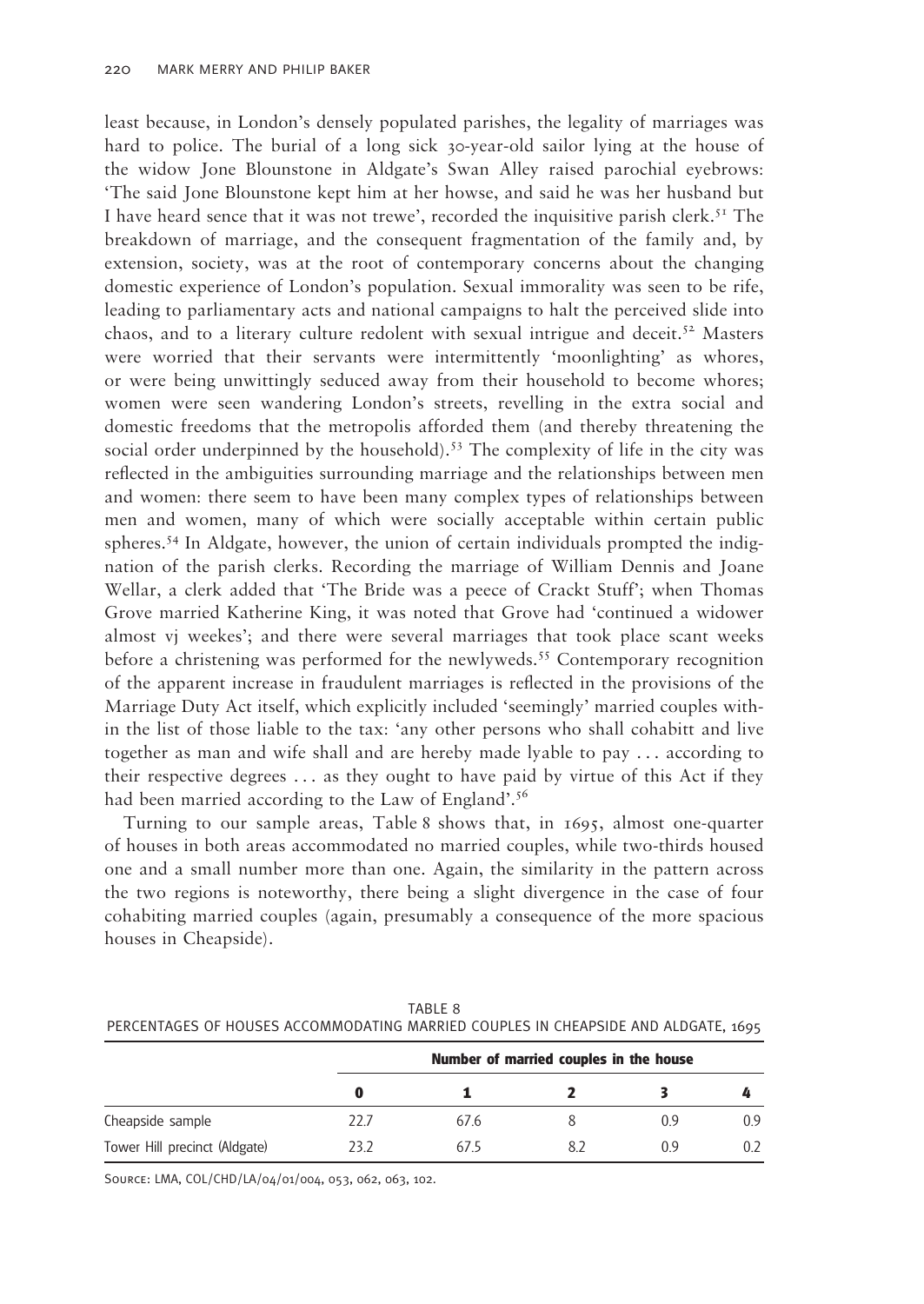A much starker, and perhaps surprising, figure is the proportion of *families* that included no married couples. Analysis of the marriage duty assessments reveals that 50 per cent of families in Tower Hill, and 54.6 per cent of families in Cheapside, were composed of either single-parent families, sibling partnerships or other unidentified kinship relationships that did not comprise a husband and wife. Similarly, exactly half of Aldgate's households were not headed by a married couple, while the same was true for 53.6 per cent of Cheapside's households.<sup>57</sup>

Another unexpected finding — depicted in Figure  $4$  — is the contrast in the proportion of unmarried adults in the population between the Cheapside and Aldgate areas: in the former, 34.5 per cent of the adult population, including servants, were married, whereas in Aldgate the figure was higher, at  $55.2$  per cent. If we exclude servants from the adult population, the respective married proportions would be  $55.1$  per cent and 78.4 per cent, respectively. These figures contradict the accepted pattern of population distribution across city and suburban areas, where the proliferation of unmarried individuals is normally seen as a corollary of poorer parishes.<sup>58</sup>

The presence of 'lone householders' living in the Cheapside and Aldgate sample areas is shown in Table 9 to be roughly equivalent. The fact that one-third of households comprised a single individual in both districts strongly suggests an atomised society; but what is equally clear is that the picture is not a simple one. Economic factors (along with the character of housing and the built environment) were involved in the formation of domestic units, and while some of the patterns may appear to have been similar between Cheapside and Aldgate, the driving forces behind them



FIGURE 4 Proportion of the adult population (including and excluding servants) by marital status in Cheapside and Aldgate, 1695. Source: LMA, COL/CHD/LA/04/01/004, 053, 062, 063, 102. The category 'unknown' consists of all those individuals whose marital status is not explicitly stated in the assessments, and who therefore do not appear in the other four categories.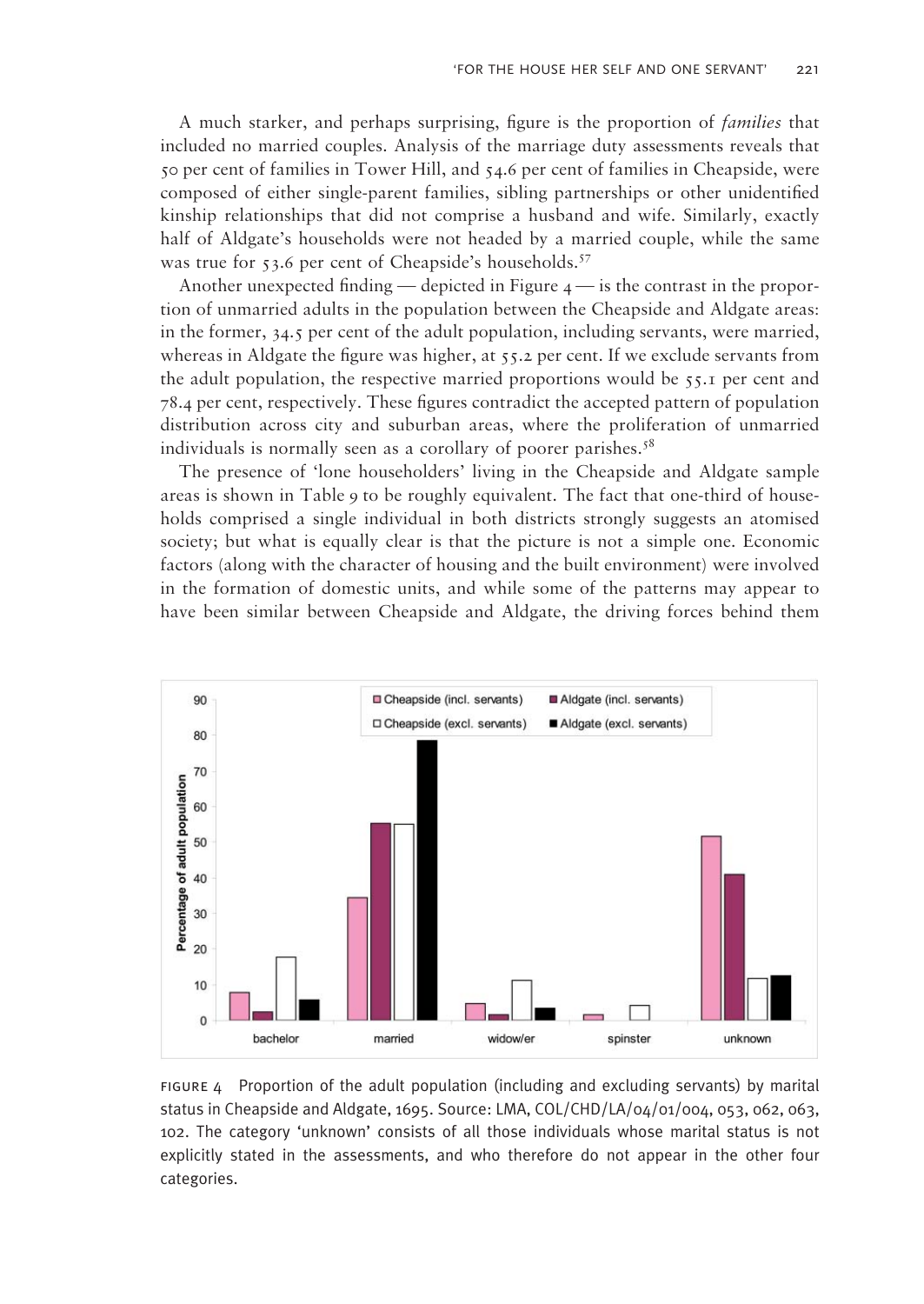|                               | Lone householders (without servants)<br>as percentage of all households | Lone householders (employing<br>servants) as percentage of all<br>households |
|-------------------------------|-------------------------------------------------------------------------|------------------------------------------------------------------------------|
| Cheapside sample              | 33.6                                                                    | 8.6                                                                          |
| Tower Hill precinct (Aldgate) | 36.8                                                                    | 1.6                                                                          |

|                                                  | TABLE 9 |  |  |
|--------------------------------------------------|---------|--|--|
| LONE HOUSEHOLDERS IN CHEAPSIDE AND ALDGATE, 1695 |         |  |  |

Source: LMA, COL/CHD/LA/04/01/004, 053, 062, 063, 102.

may well have been different. Although we will return to this subject at greater length below, the analysis of lone householders is a case in point: Table 9 shows that householders living alone in Cheapside were five times more likely to be dwelling with servants than those in Aldgate, a situation that illustrates clear differences between the two regions.

Where families in our sample areas shared houses in 1695, they had, for the most part, the 'simple' familial structure identified by Laslett as the norm throughout England. As is clear from Table 10 , very few families contained any resident extended kin (adult siblings, aunts/uncles, nephews/nieces, cousins, etc.), and even fewer enjoyed the presence of a third generation.<sup>59</sup> The proportion of non-nuclear families is comparable across the city-centre and suburban areas. The fact that almost 10 per cent of families in Cheapside may have included kinship relationships outside of the immediate conjugal unit is interesting, however, as it points to the more complex composition of domestic groups in the capital's central areas than in the suburbs.<sup>60</sup>

The perceived wisdom regarding the defining characteristic of late seventeenthcentury London families, and an anxious complaint of contemporaries, is that they lacked the numbers of children of their provincial counterparts.<sup>61</sup> Nevertheless, some historians have argued against this: for example, Schurer has found similar patterns of the presence of children in households in both London and rural Wiltshire, and has suggested that the distinction between urban and rural households is not a clear one.<sup>62</sup> In addition, some scholars have argued that the low numbers of children listed in seventeenth-century London households are attributable to the compilation of the city's taxation lists.<sup>63</sup> Here, the distinction between the richer city-centre parishes

| Area                                 | <b>Total families</b> | <b>Extended families</b> |    | <b>Three-generation families</b> |                                                  |
|--------------------------------------|-----------------------|--------------------------|----|----------------------------------|--------------------------------------------------|
|                                      |                       | Definite                 |    |                                  | Definite + possible Definite Definite + possible |
| Cheapside sample                     | 436                   | 14                       | 40 |                                  | 4                                                |
| Percentage of all Cheapside families |                       | 3.2                      | 97 | 0.2                              | 0.9                                              |
| Tower Hill precinct (Aldgate)        | 808                   | 42                       | 42 |                                  | 13                                               |
| Percentage of all Aldgate families   |                       | 52                       | 52 | 01                               | 1.6                                              |

TABLE 10 EXTENDED AND THREE-GENERATION FAMILIES IN CHEAPSIDE AND ALDGATE, 1695

Source: LMA, COL/CHD/LA/04/01/004, 053, 062, 063, 102. Possible denotes where the evidence suggests extended or three-generation family groups, but is not explicit.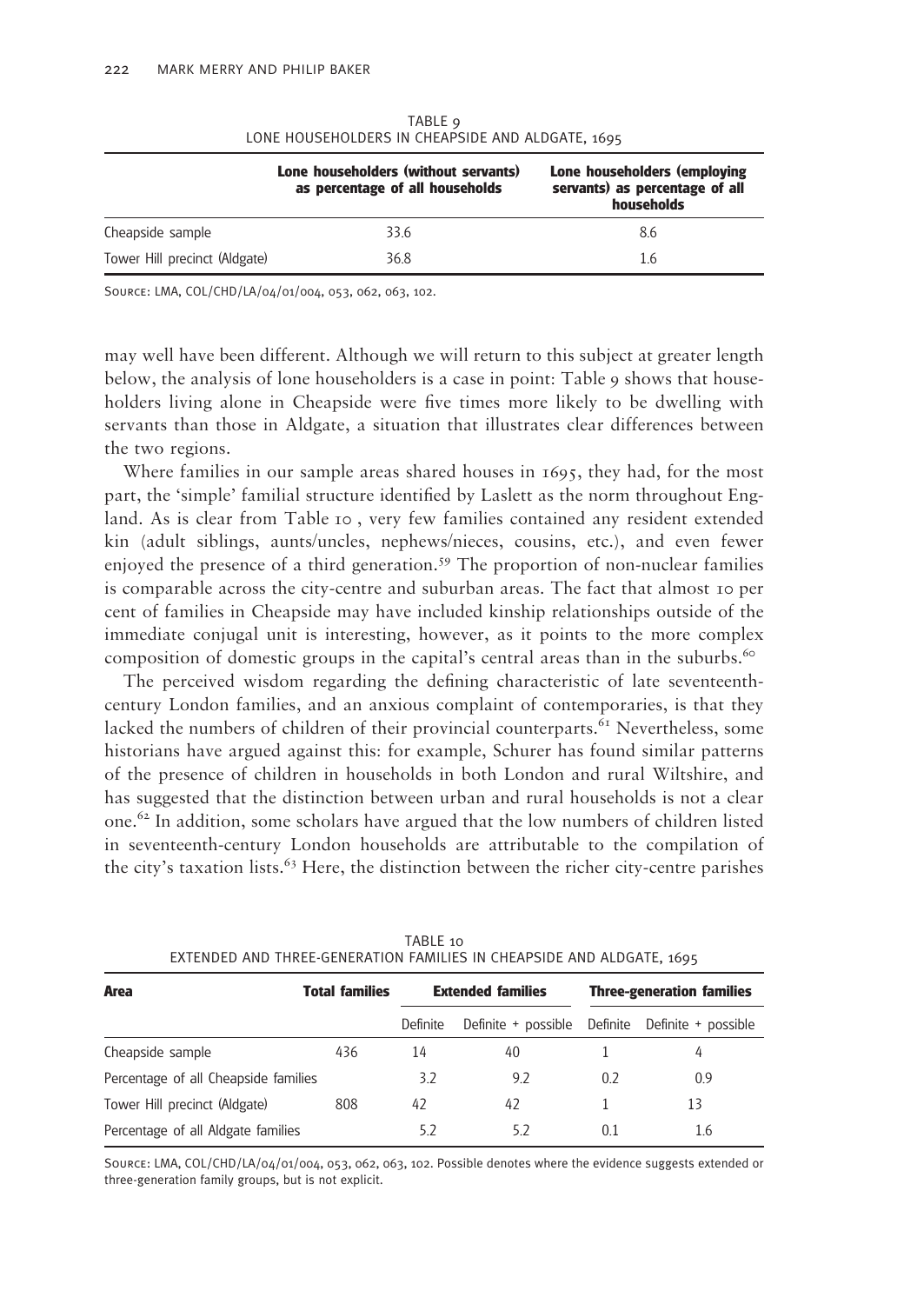and the poorer suburban areas has also been made, with the former seeing smaller numbers of children than the latter, although, again, opinion is divided on this.<sup>64</sup>

Table 11 shows that children constituted a relatively small proportion of the population in both of our study areas, more so in the case of the Cheapside parishes fewer children are, indeed, evident in the wealthy city-centre parishes. One explanation for this phenomenon may lie in the large numbers of servants and apprentices in the Cheapside households, which not only 'bulk out' the population, thus reducing the proportion composed of children, but which are also the section of the population who are least likely to be having children. Another possible factor may be the propensity and resources within a fairly prosperous area to send infants to be nursed elsewhere in healthier climes. Family reconstitution work using the registers of the Cheapside parishes has shown that many of the families appearing in the marriage duty assessments did, in fact, have more children than are listed. A number of these 'missing' children died shortly before the assessment was made, while other, recently baptised, children are simply not listed in the assessment, possibly because they were living elsewhere.<sup>65</sup>

As revealed in Figure 5, the wealthier households in Cheapside seem to have had larger numbers of children than their neighbours rated at the basic level for the marriage duty assessment; Cheapside householders liable for the basic rate were also over twice as likely to have no children as their wealthier counterparts. In Tower Hill precinct, the picture is slightly different, as larger numbers of children (more than three) were only found in households assessed at the basic rate.

In both sample areas, the majority of families included no children, which certainly sits well with contemporary perceptions, as does the fact — shown in Table 12 — that almost one-quarter of families with children were headed by single parents.<sup>66</sup> Although having low numbers of children has been identified as characteristic of domestic units across the city, it is perhaps noteworthy that the figures for Cheapside and Aldgate are so close — one might expect greater disparity, given the different conditions at work in the two areas. In Aldgate at the start of the seventeenth century, conditions for children seem to have been precarious, with high numbers of infant deaths, stillborn births, infanticides, foundlings, and premature and illegitimate children abandoned to the charity of the parish. Illegitimate children being born to servants illicitly in other people's houses seems to have been something of a common occurrence, as judged by the repeated attention it draws in the parish clerks'

|                                  | <b>Total number</b><br>of children | Percentage<br>of population | per house<br>having any<br>children <sup>a</sup> | Mean children Mean children<br>per family<br>having any<br>children <sup>b</sup> | Percentage<br>of houses<br>with no<br>children | <b>Percentage</b><br>of families<br>with no<br>children |
|----------------------------------|------------------------------------|-----------------------------|--------------------------------------------------|----------------------------------------------------------------------------------|------------------------------------------------|---------------------------------------------------------|
| Cheapside sample                 | 299                                | 20.2                        | 22                                               | 19                                                                               | 39.6                                           | 64.2                                                    |
| Tower Hill precinct<br>(Aldgate) | 613                                | 294                         |                                                  | 19                                                                               | 342                                            | 60.3                                                    |

TABLE 11 CHILDREN IN CHEAPSIDE AND ALDGATE, 1695

 $^{\rm a}$  The figure is 1.3 for both Cheapside and Aldgate if all houses (i.e. including those with no children) are taken into account. b The figures are 0.7 for Cheapside and 0.8 for Aldgate if all families (i.e. including those with no children) are taken into account. SOURCE: LMA, COL/CHD/LA/04/01/004, 053, 062, 063, 102.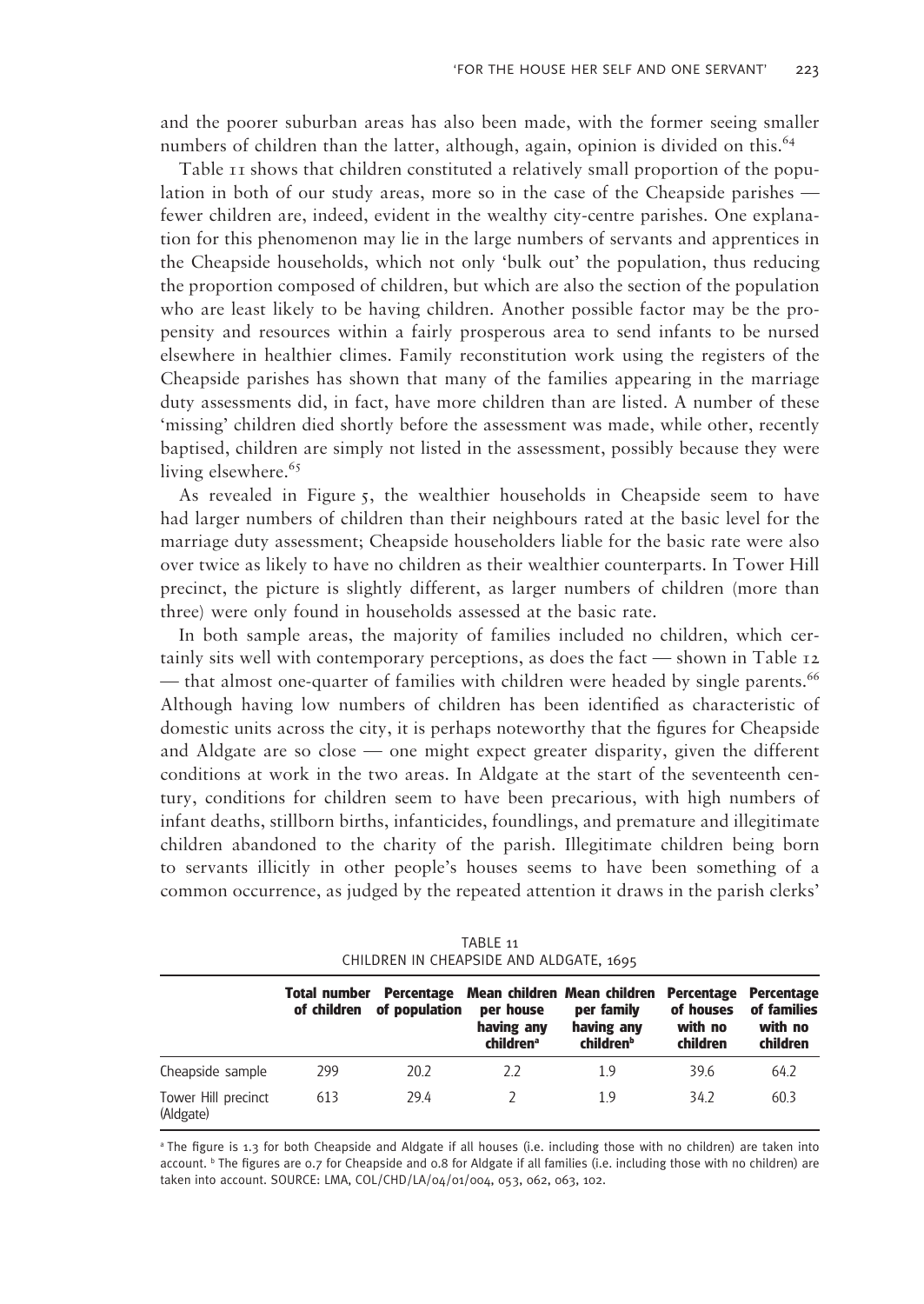

FIGURE 5 Proportion of households with children in Cheapside and Aldgate by the status of household, showing number of children in household, 1695. Source: LMA, COL/CHD/ LA/04/01/004, 053, 062, 063, 102. Total number of households: Cheapside, 428, Aldgate, 807; both sample areas omit one household that was unrated.

| Percentage of families with children | Percentage of those families with<br>any children that are headed by a<br>single parent |
|--------------------------------------|-----------------------------------------------------------------------------------------|
| 35.8                                 | 231                                                                                     |
| Tower Hill precinct (Aldgate)<br>397 | 21.8                                                                                    |
|                                      |                                                                                         |

TABLE 12 CHILDREN AND SINGLE-PARENT FAMILIES IN CHEAPSIDE AND ALDGATE, 1695

Source: LMA, COL/CHD/LA/04/01/004, 053, 062, 063, 102.

memoranda.<sup>67</sup> Many of Aldgate's infants, disadvantaged by the 'fragmentation' of the traditional family unit, were placed in the homes of elderly parishioners at the parish's expense.<sup>68</sup>

## Wealth and social status

As mentioned previously, economic conditions shaped the formation of early modern London's domestic units, and where differing economic conditions prevailed across different areas, one might expect to see structural differences in the households and families of those areas. Indeed, London provides a good testing ground for this thesis: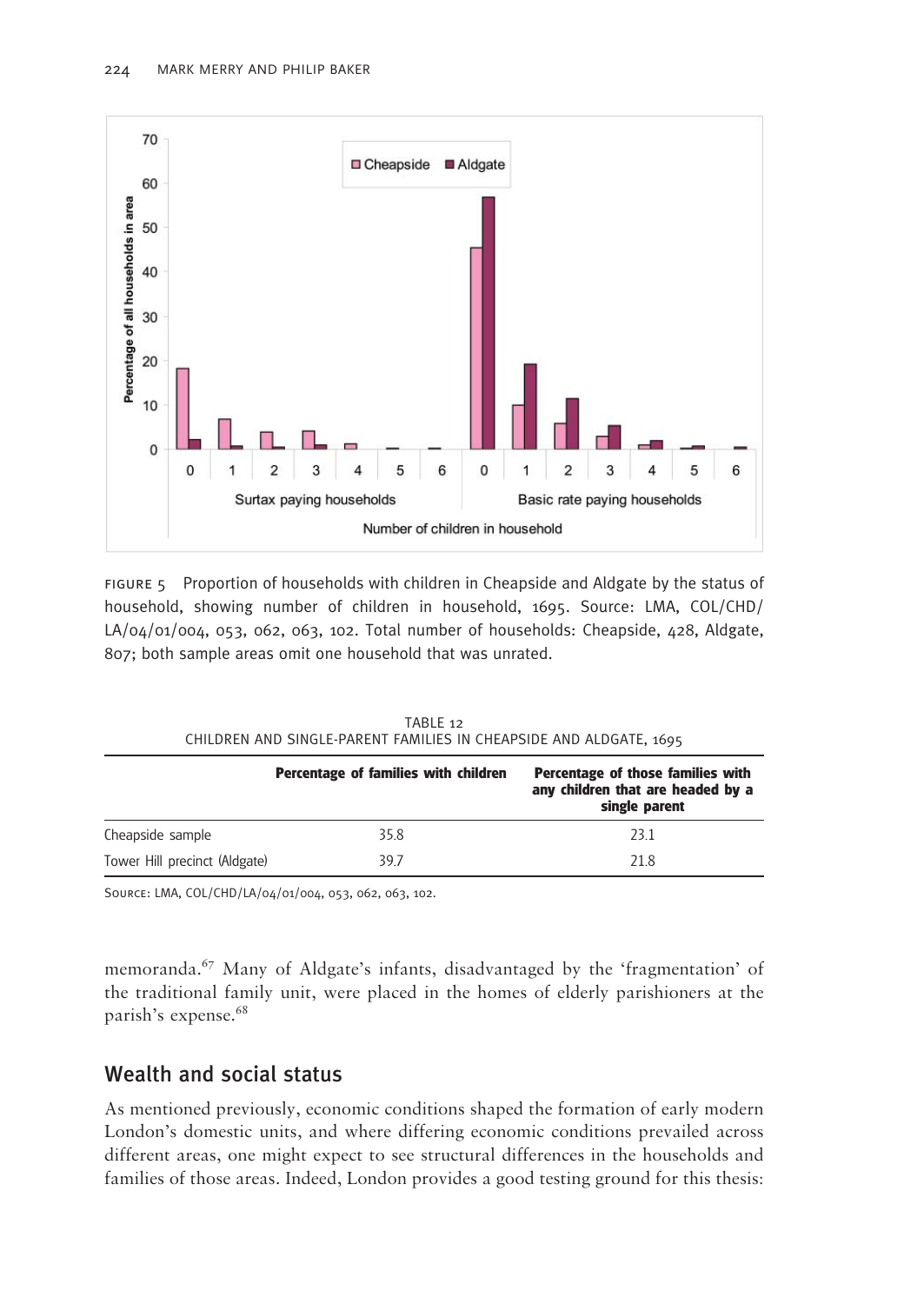historians have long been aware that the scale and variety of its inhabitants' wealth is at the heart of how the capital differs from the rest of the country. Cheapside and Tower Hill, in accordance with the centre/periphery model, had different economic profiles: the former was largely wealthy, and the latter was largely poor, although we have seen that the division was not a simple one. Nevertheless, by examining those areas' domestic groups from an economic perspective, we can gain a clearer understanding of the social contexts of such groups.

If we begin with the individuals who were living alone, or living in households without any discernible kin relationship to any of the other residents, then the differences between our city and extramural sample areas begin to emerge with more definition. The presence of widows in households, for example, suggests some variation in the respective characteristics of the two regions. Although these individuals are clearly under-represented or under-identified in the marriage duty assessments, they are more of a feature of the population in the richer Cheapside parishes than in the suburb of Tower Hill: 10 per cent of households in Cheapside accommodated a widow, whereas less than one per cent of households in Aldgate had an identifiable widow.<sup>69</sup> The reasons behind this are likely to be at least partly affected by economic factors: Cheapside inhabitants were more likely to be relatively wealthy individuals, with active commercial interests that had brought them to the city centre in the first place. Such people may have had the wherewithal to afford to remain in the area after widowhood. It is also possible that many of the residents along Cheapside were holding long-term leases at very favourable rents, as a consequence of the rebuilding after the Fire, which again meant that they could survive the potential financial pressures of widowhood. Of course, not all widows were poor, but in Aldgate the majority of the parish's residents were not wealthy, and widows may have found themselves leaving the area in search of cheaper housing. Only four of Aldgate's widows were liable for a surtax in the marriage duty assessments, whereas that applied to four times as many widows in the Cheapside parishes.<sup>70</sup>

With regard to younger single people living in the sample areas (if we may blithely conceive of our widows and widowers as 'older' single people), the characteristics are again suggestive of the relative social and economic conditions at work on the domestic group. Table 13 shows that in Cheapside just under one-third of all dwellings contained one or more bachelors, whereas only 6.7 per cent of Aldgate

|                                  | Percentage of<br>houses with<br>one or more<br>bachelors | Percentage of<br>total households<br>hosting<br>any bachelors | <b>Percentage of</b><br>households<br>hosting any<br><b>bachelors</b> whose<br>heads were<br>assessed for<br>a surtax | <b>Percentage of</b><br><b>bachelors</b><br>assessed<br>for a surtax | <b>Bachelors as</b><br>percentage of<br>total population<br>(excluding<br>children.<br>servants and<br>apprentices) |
|----------------------------------|----------------------------------------------------------|---------------------------------------------------------------|-----------------------------------------------------------------------------------------------------------------------|----------------------------------------------------------------------|---------------------------------------------------------------------------------------------------------------------|
| Cheapside sample                 | 29.8                                                     | 18.2                                                          | 60.3                                                                                                                  | 38.5                                                                 | 17.87                                                                                                               |
| Tower Hill precinct<br>(Aldgate) | 6.7                                                      | 4.2                                                           | 8.8                                                                                                                   | 8.6                                                                  | 5.7                                                                                                                 |

TABLE 13 BACHELORS IN CHEAPSIDE AND ALDGATE, 1695

Source: LMA, COL/CHD/LA/04/01/004, 053, 062, 063, 102.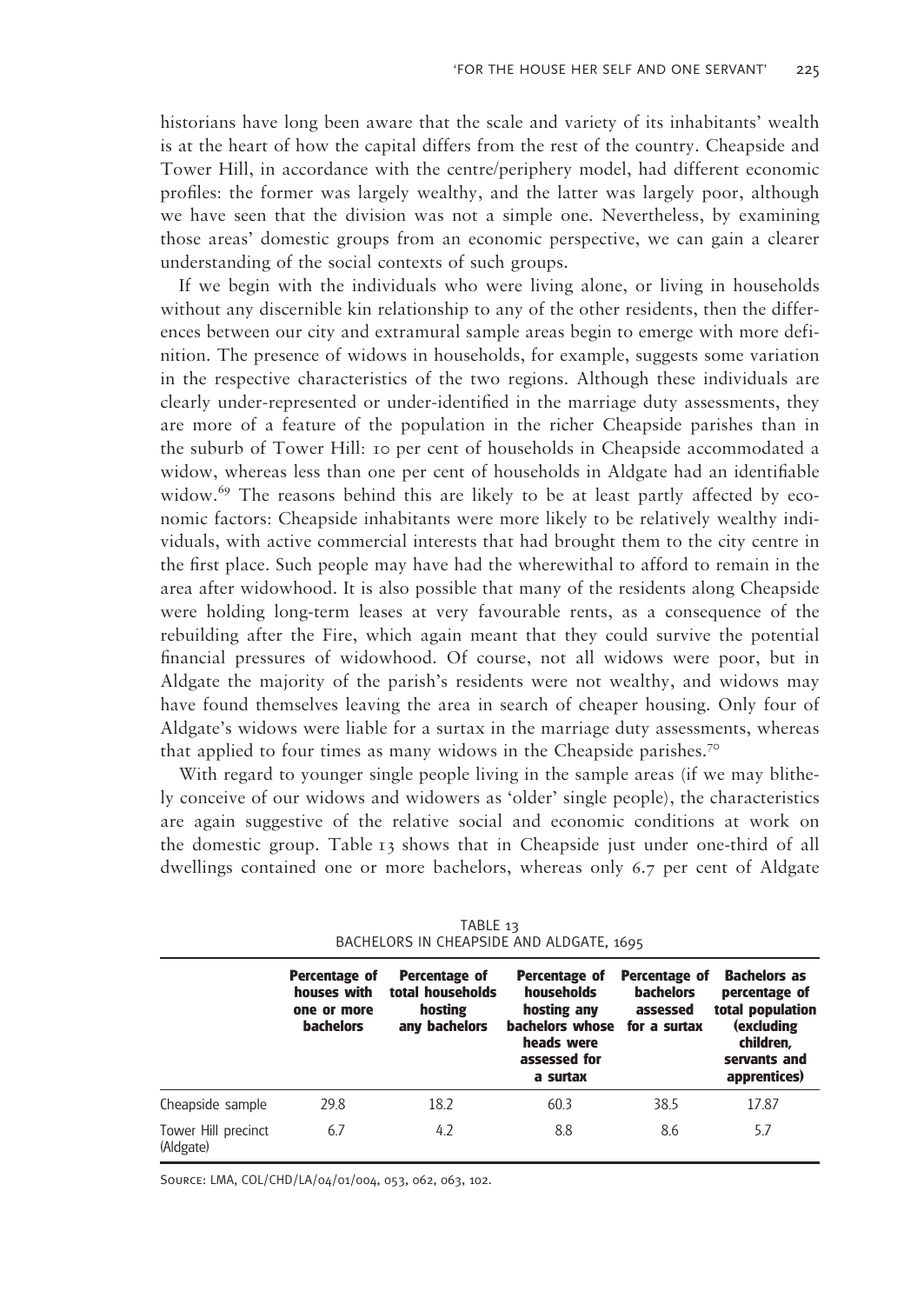|                               | <b>Percentage of households</b><br>headed by 'partners' | <b>Percentage of households</b><br>whose heads were<br>assessed for a surtax | <b>Percentage of houses</b><br>occupied by more than<br>one household with<br>differing status ratings |
|-------------------------------|---------------------------------------------------------|------------------------------------------------------------------------------|--------------------------------------------------------------------------------------------------------|
| Cheapside sample              | 22                                                      | 33.8                                                                         | 51.6                                                                                                   |
| Tower Hill precinct (Aldgate) |                                                         | 4                                                                            | 6.9                                                                                                    |

TABLE 14 WEALTH AND STATUS IN CHEAPSIDE AND ALDGATE, 1695

Source: LMA, COL/CHD/LA/04/01/004, 053, 062, 063, 102.

houses did. Again, in Cheapside the majority of households accommodating bachelors fell into the surtax status bracket, whereas there were only three such households (8.8 per cent) housing bachelors in Aldgate. With regard to the bachelors themselves, over one-third of Cheapside's bachelors were assessed for a surtax, whereas less than 10 per cent of Aldgate's were. Bachelors in Cheapside were almost as likely to be rich young men as not: the same was in no way true of Aldgate's.

The presence of apprentices might further emphasise the impact of social and economic factors on the study areas, if only the evidence from the marriage duty assessments was less problematic.71 Only four per cent of households in Tower Hill explicitly indicated the presence of apprentices, whereas the proportion in St Mary le Bow was 22.7 per cent.<sup>72</sup> Again, many of the Cheapside apprentices were identified as the sons of men liable for a surtax (and thus assessed at higher than the basic rate themselves), unlike the Aldgate sample, suggesting that the economic standing of the young single men in the two areas was considerably different.73

If we broaden the analysis to look at issues of wealth and status more generally, something that the evidence of the marriage duty assessments is well suited to, $74$  then many of the *expected* differences in the respective populations do indeed become evident. For example, Table 14 shows that one-third of households in Cheapside were headed by an individual subject to a surtax, but only four per cent of Aldgate households were. A further case in point might be those households whose heads were two individuals described as 'partners', implying some kind of commercial endeavour; five of these existed in the Cheapside parishes, but they did not exist at all in Tower Hill precinct.75

Similarly, the relative wealth of the lodgers in the two areas suggests different reasons for taking up (presumably temporary, although not necessarily short-term<sup>76</sup>) lodgings in the city centre and the suburbs. As Table 15 reveals, while less than one per cent of lodging individuals were assessed for a surtax in Aldgate, the proportion was seven times higher for Cheapside.<sup>77</sup> However, a greater proportion of the adult population was composed of lodgers in the Aldgate area.

### Conclusions

The foregoing analysis would be difficult to perform with a source other than the marriage duty assessments, with their detailed depiction of the residents of individual houses, their wealth, status and qualities, their position in the life-cycle and, more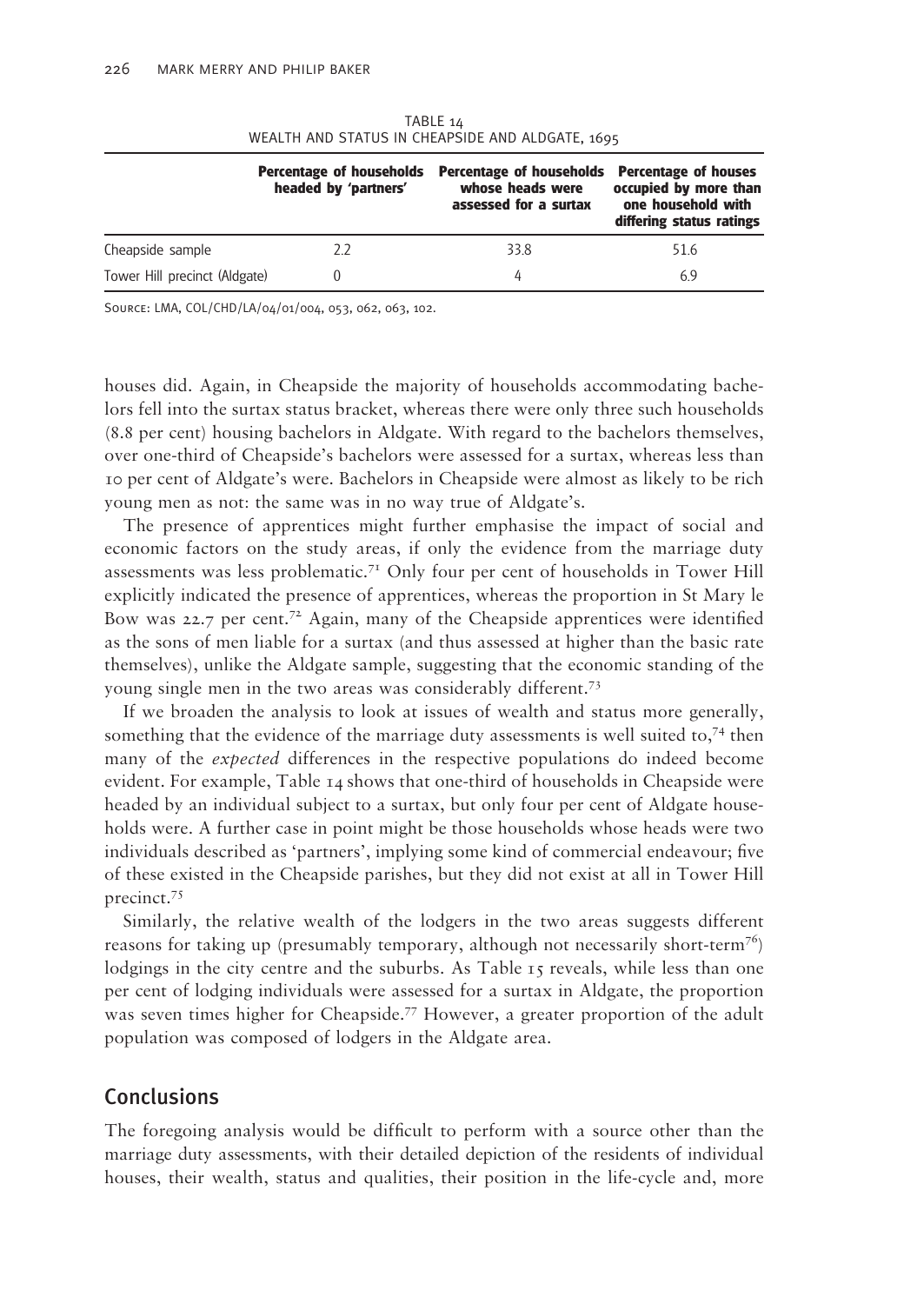|                               | <b>Status rating</b> | Lodgers as percentage of<br>total adult population | <b>Percentage of lodgers</b> |
|-------------------------------|----------------------|----------------------------------------------------|------------------------------|
| Cheapside sample              | Basic                | 11.6                                               | 92.6                         |
|                               | Surtax               | 0.9                                                | 7.4                          |
| Tower Hill precinct (Aldgate) | Basic                | 18.2                                               | 99.1                         |
|                               | Surtax               | 0.2                                                | 0.9                          |

TABLE 15 LODGERS AND THEIR WEALTH IN CHEAPSIDE AND ALDGATE, 1695

Source: LMA, COL/CHD/LA/04/01/004, 053, 062, 063, 102.

especially, the nature of the relationships between them. The complexity of London's domestic groups is made manifest in these listings to an extent that is only partially reflected in the other taxation records of the period; and this complexity, in turn, highlights the necessity for a metropolitan-specific approach to identifying and classifying those groups. Much of what has been written about the early modern household and family has been founded on analyses of less informative sources, and work on London, in particular, has tended to draw upon methodological approaches that, while well suited to studies of simpler provincial household forms, often struggle to cope with those found in the capital. In this sense, the historical perception of the early modern metropolitan household and family has been built on less than secure foundations.

The methodology presented here re-addresses the issue of the particularity of the structure of the metropolitan domestic group, by enabling us to examine the forms of household and family while maintaining the subtle distinctions in the identification of 'types' of individuals made by the source compilers. In utilising this approach, we have presented a number of findings, some of which confirm, and some of which argue against, the received wisdom with regard to the composition of London's households, particularly those that depict a strong contrast between London's wealthy central commercial districts and poorer extramural areas. Our comparison of innercity Cheapside parishes with the suburban precinct of Tower Hill, for example, has reinforced the traditional pattern of the social topography of seventeenth-century London, in terms of the economic standing of the two areas. We have also seen that the wealth of the respective inhabitants of each region directly contributed to some of the generally observed patterns of population distribution and domestic organisation, with larger households containing more apprentices, servants and bachelors being characteristic of the central area.

But beyond these standard patterns, we have revealed a number of unexpected structural similarities. The manner in which many people lived in the central and suburban areas was surprisingly alike, in terms of both the proportion of dwellings housing co-resident households and the level of lodging within their overall populations. The family units in both regions were of equivalent size, and contained comparable numbers of children. On all these points, the similarities in the domestic experience of the two areas are more numerous than we might expect. Moreover, it was the city-centre parishes, not the burgeoning suburban area, which housed the higher proportion of unmarried individuals and single-parent families. All this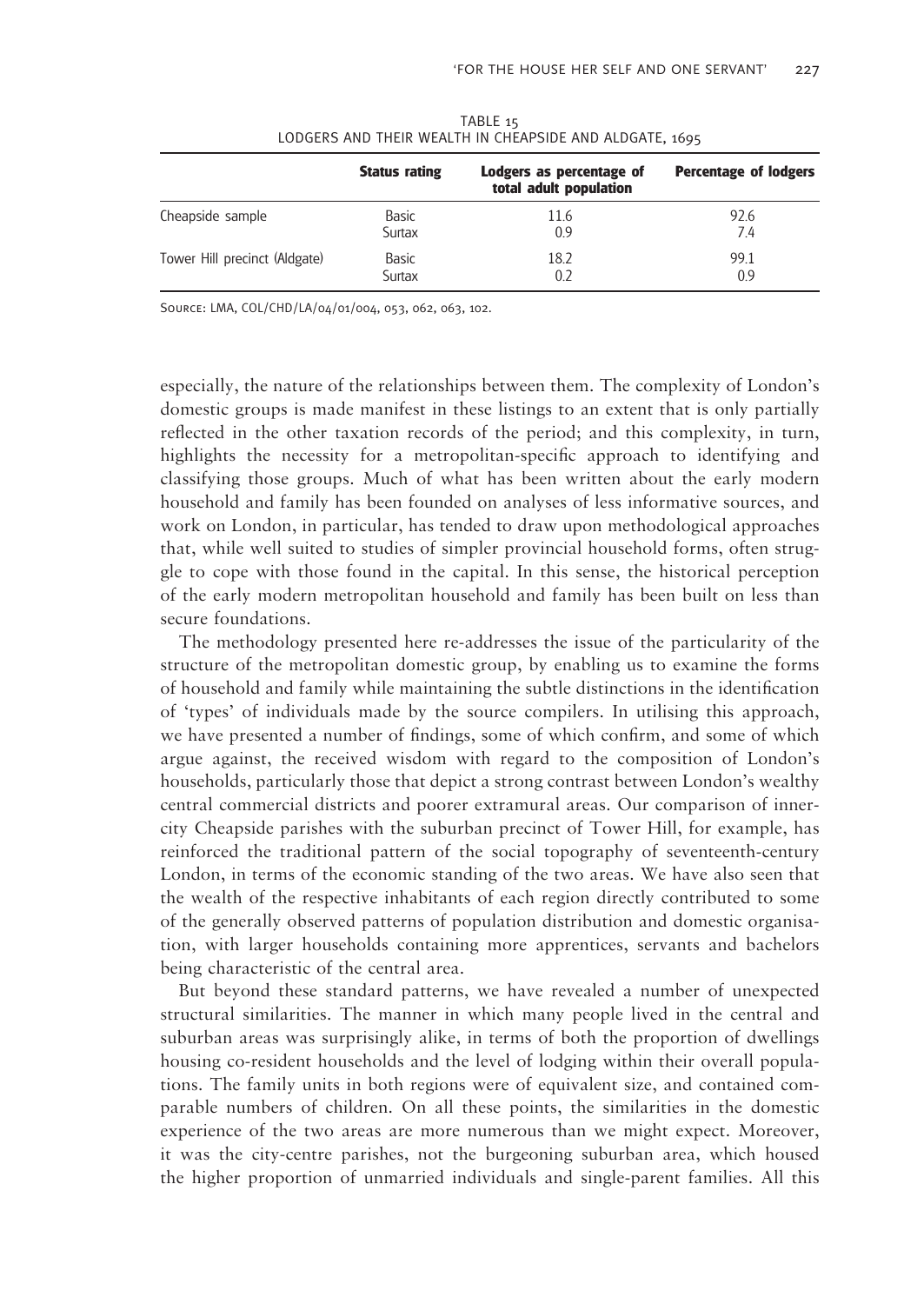may cause us to rethink some of our accepted wisdoms regarding household and family structure in late seventeenth-century London, for it is only by analysing the metropolitan domestic group at different levels that we can hope to advance our understanding of the patterns and processes at work in this area.

#### Notes

- <sup>1</sup> This article is based on research undertaken during a three-year research project funded by the AHRC, 'People in place: families, households and housing in early modern London', a collaborative venture between Birkbeck, University of London, the Centre for Metropolitan History at the Institute of Historical Research, and the Cambridge Group for the History of Population and Social Structure at the University of Cambridge. Full details of the project and its outputs can be found at: http://www. history.ac.uk/cmh/pip/index.html
- 2 P. Laslett with R. Wall (eds), *Household and Family in Past Time* (Cambridge, 1972), especially Laslett, 'Introduction: The History of the Family', 1–89, and Laslett, 'Mean Household Size in England Since the Sixteenth Century', 125–58. See Laslett, 'Mean Household Size', 126 for national mean household size as 4.75 or less between the end of the sixteenth and the beginning of the twentieth century.
- 3 R. Wall, 'Regional and Temporal Variations in English Household Structure From 1650', in J. Hobcraft and P. Rees (eds), *Regional Demographic Development* (1979), 89-113, on 102, 106, 109 (quotation); for comparable sentiments, see K. Schurer, 'Variations in Household Structure in the Late Seventeenth Century: Towards a Regional Analysis', in K. Schurer and T. Arkell (eds), *Surveying the People* (Oxford, 1992), 253–78, on 272.
- <sup>4</sup> See Table 2 for mean houseful figures for London in 1695, ranging between 4.5 and 6.6. By contrast, mean houseful size in areas outside of London in the period  $1695-1705$  was, at its highest, only fractionally above the lowest figure for London: Bristol (seven parishes), 3.9; East Kent (11 parishes), 4.7; Shrewsbury (12 wards), 4.5; Southampton (five parishes), 4; East Wiltshire (six parishes), 3.9 (Schurer, 'Variations in Household Structure', 268).
- 5 Under the Cambridge Group's scheme, for instance, conjugal family units of 'inmates' (all those deemed to have only a casual connection with a household) are not regarded as true households, and their heads are not regarded as household heads on a par with others (Laslett, 'Introduction', 39). See also the remarks of Jeremy Boulton in 'The Poor Among the Rich: Paupers and the Parish in the West End,  $1600 - 1724$ ', in P. Griffiths and M. S. R. Jenner (eds), *Londinopolis* (Manchester and New York, 2000), 197–225, on 206.
- 6 Glass clearly recognised the need to assign the inhabitants of a house to separate co-resident household units, but was unduly pessimistic about the procedure. See D. V. Glass (ed.), *London Inhabitants Within the Walls, 1695* (London Record Society, 2, 1966), xxviii–xxxii. Spence does employ such a distinction, but it is limited to a division between a principal and lodging household, thereby precluding the possible existence of co-resident households of a more permanent nature and equal status. See C. Spence, *London in the 1690s* (2000),  $89 - 90.$
- 7 For example, see F. Dabhoiwala, 'The Pattern of Sexual Immorality in Seventeenth- and Eighteenth-Century London', in Griffiths and Jenner, *Londinopolis*, 86–106; and L. Gowing, '"The Freedom of the Streets": Women and Social Space, 1560-1640', in Griffiths and Jenner, *Londinopolis*, 130-51.
- 8 For the lack of social exclusivities within the parishes of early modern London, see E. Jones, 'London in the Early Seventeenth Century: An Ecological Approach', *London Journal*, 6 (1980), 123–33; and Boulton, 'Poor Among the Rich', 198, 213. The distinction between east and west London is made in M. J. Power, 'The East and the West in Early Modern London', in E. W. Ives, R. J. Knecht and J. J. Scarisbrick (eds), *Wealth and Power in Tudor England* (1978), 167–85, while G. Sjoberg, *The Pre-Industrial City* (New York, 1960), provides the classic statement of the concentric circle model. Derek Keene has posited a more complex model of London's social topography, describing concentric circles emanating from two focal points of metropolitan commerce, the city and the Strand, where 'Land values and [building] density declined with distance from these poles, on a concentric pattern which emphasised an increasing contrast between the wealthy districts and their peripheries'. See Keene, 'Growth, Modernisation and Control: The Transformation of London's Landscape, c.1500– c.1760', in P. Clark and R. Gillespie (eds), *Two Capitals* (Oxford, 2001), 7–37, on 17.
- 9 See P. E. Jones and A. V. Judges, 'London Population in the Late Seventeenth Century', *Economic History Review*, 6 (1935–1936), 45–63, Table 3, for houseful sizes and percentages of parish populations liable to a surtax under the marriage duty assessment. Glass intermittently discusses the relationship between household structure and social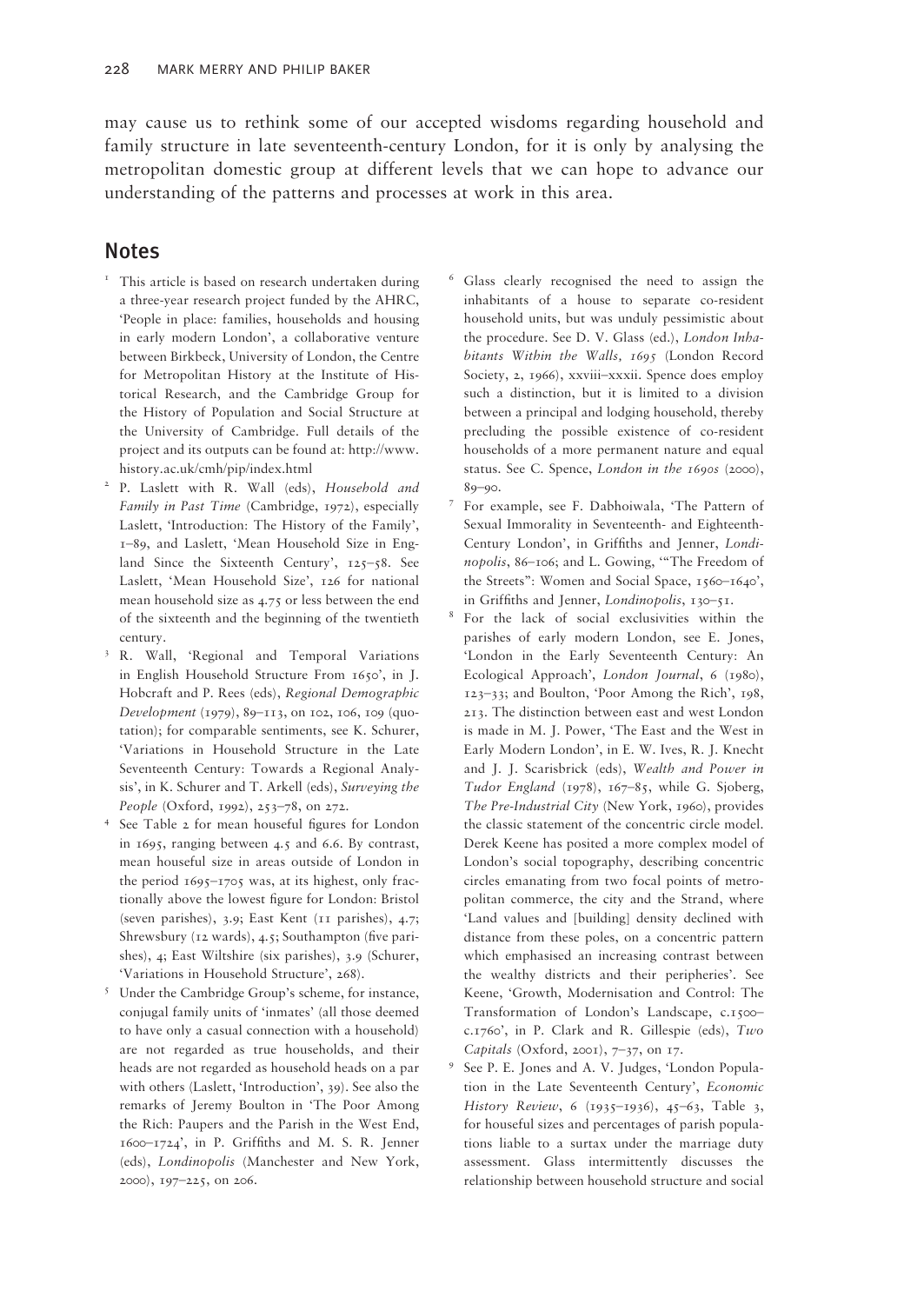status in *London Inhabitants*, xxv–xxxv, whereas Spence largely examines the two issues separately. See Spence, *London in the 1690s*, 75–101.

- 10 For example, see Glass, *London Inhabitants*, xxv; and Spence, *London in the 1690s*, 93, 97–9.
- <sup>11</sup> Jones and Judges, 'London Population', 48; J. Alexander, 'The City Revealed: An Analysis of the 1692 Poll Tax and the 1693 4s. Aid in London', in Schurer and Arkell, *Surveying the People*, 181–200, quotation on 185. Glass follows the contemporary political arithmetician Gregory King in estimating the under-enumeration of the marriage duty assessments at between 7 and 10 per cent. See Glass, *London Inhabitants*, xxv–xxviii.
- <sup>12</sup> For a detailed discussion of the marriage duty assessments and their surcharge categories, see Glass, *London Inhabitants*, ix–xviii; and T. Arkell, 'An Examination of the Poll Taxes of the Later Seventeenth Century, the Marriage Duty Act and Gregory King', in Schurer and Arkell, *Surveying the People*, 142–77, on 163–71.
- 13 6 & 7 Wm and M., c. 6: *Statutes of the Realm*, VI, *1685–94* (1819), 568–89, on 574.
- 14 Glass, *London Inhabitants*, on xv–xvi, xviii–xix, and xxxviii, discusses the nature of the London assessments, and provides a name index of all those listed as living within the walls in 1695 on 1–332.
- <sup>15</sup> This is the domestic group that Laslett and the Cambridge Group treated as the household. See Laslett, 'Introduction', 24, 39–40; and Laslett, 'Mean Household Size', 133–4. The reasons for our dissension from this definition are explained later in the section, but it is noteworthy that Richard Wall highlighted possible problems with the Cambridge Group's definition as early as 1972. See R. Wall, 'Mean Household Size in England From Printed Sources', in Laslett with Wall, *Household and Family*, 159–203, on 161–4.
- <sup>16</sup> The rules and presumptions used in classifying the internal composition of the houseful will appear in full in a forthcoming publication in the Centre for Metropolitan History's working papers series.
- 17 LMA, COL/CHD/LA/03/60/3, f. 19.
- <sup>18</sup> See the comments in note 15, above, and sources cited there.
- <sup>19</sup> For recognition of this latter point, see Laslett, 'Introduction', 38; Wall, 'Mean Household Size', 159–66; Schurer, 'Variations in Household Structure', 272, n. 39; and Boulton, 'Poor Among the Rich', 206. The analysis of London's domestic groups presented here draws upon definitions that have been intended to maximise the potential for comparative analyses.
- 20 Spence, *London in the 1690s*, 48–54, especially Figure 3.4; Keene, 'Growth, Modernisation and Control', 17–19.
- $21$  In 1695, the mean population density of the four Cheapside parishes was 221 persons per acre, while

in St Botolph Aldgate, it was 204 persons per acre; see Jones and Judges, 'London Population', 58, 60–2. Vanessa Harding suggests, however, that because of the larger, high-rise houses in Cheapside, in terms of the occupied floor-space Aldgate was, in fact, the more densely settled district. See V. Harding, 'Families and Housing in Seventeenth-Century London', *Parergon*, 24 (2007), 115–38, on 120.

- 22 For the poverty of St Botolph Aldgate, see I. W. Archer, *The Pursuit of Stability* (Cambridge, 1991), 13, 64, 151, 162, 184–92; and E. M. Tomlinson, *A History of the Minories, London* (1907), 353–80; in 1582, for example, only 18 per cent of Portsoken ward householders paid subsidy. For a more detailed overview of the social and economic characteristics of the two study areas, see Harding, 'Families and Housing', 115–16, 118–20, 130–3. Harding argues that approximately four-fifths of London's population lived outside the walls by 1695. See Harding, 'Families and Housing', 130. Keene suggests that, by 1700, two-thirds of the metropolitan population lived beyond the city's jurisdiction, and of those who lived within the city, half lived without the walls. See Keene, 'Growth, Modernisation and Control', 8.
- <sup>23</sup> City districts were predominantly 'financial, commercial, retail and high-quality finishing', while extramural areas were predominantly manufacturing. See Keene, 'Growth, Modernisation and Control', 15.
- 24 Keene, 'Growth, Modernisation and Control', 9–15, 21; Harding, 'Families and Housing', 121, 123, 133. For the medieval origins of London's house forms and subsequent developments, see J. Schofield, The *Building of London from the Conquest to the Great Fire* (1984); and F. Brown, 'Continuity and Change in the Urban House: Developments in Domestic Space Organisation in Seventeenth-Century London', *Comparative Studies in Society and History*, 28 (1986), 558–90.
- <sup>25</sup> For numerous references to current and prospective tenants petitioning for future leases, see D. Keene and V. Harding, *Historical Gazetteer of London Before the Great Fire*, vol. 1, *Cheapside* (Cambridge, 1987); and M. Carlin, 'St Botolph Aldgate Gazetteer' (typescript, Institute of Historical Research, London, 1987).
- 26 See Tomlinson, *History of the Minories*, 182; and T. Forbes, *Chronicle from Aldgate* (New Haven and London, 1971), 3.
- 27 Harding, 'Families and Housing', 133. Parts of the marriage duty assessment for Tower Hill suggest single room occupancy by lone individuals, couples or, indeed, families. See LMA, COL/CHD/LA/04/01/ 102, ff. 167 and 192. Spence identified a concentric pattern of residential density, with domestic groups being smaller the further one moved away from the centre of the city. See Spence, *London in the 1690s*, 45–8, 64.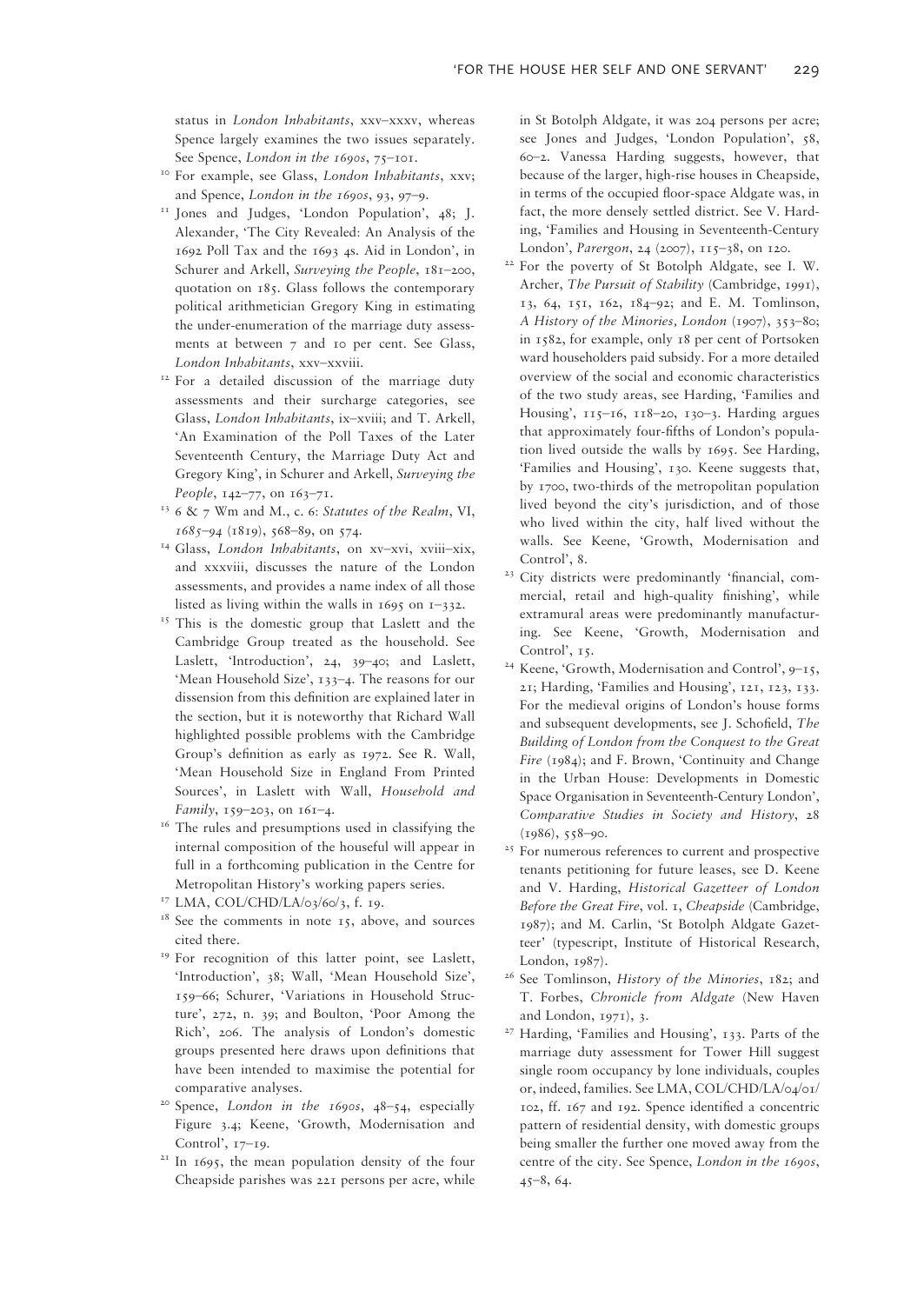- $28$  This figure is arrived at by excluding the nine London parishes from Laslett's 100 parish study. See Laslett, 'Mean Household Size', Table 4.1, where the term 'household' is used to describe what we mean by 'houseful'.
- 29 Archer, *Pursuit of Stability*, 215. For the role of the household in social life, see Gowing, 'Freedom of the Streets', 134; and Harding, 'Families and Housing', 117.
- 30 M. Berlin, 'Reordering Rituals: Ceremony and the Parish,  $1520-1640$ ', in Griffiths and Jenner, *Londinopolis*, 47–66, on 50–2.
- 31 Forbes, *Chronicle from Aldgate*, 34. The Aldgate parish clerk likewise records a number of instances of women harbouring single women having children. See Forbes, *Chronicle from Aldgate*, 18–19. See also Archer, *Pursuit of Stability*, 76–8.
- 32 In terms of the number of *families* per house in 1695, the figure for Cheapside is exactly two, while for Tower Hill it is 1.7.
- 33 Spence, for example, has argued that multiple occupancy of houses and the cohabitation of households was a characteristic of poorer areas; see Spence, *London in the 1690s*, 48, 101.
- <sup>34</sup> For a discussion of the latter issue, see Schofield, Building of London, 144-8; and J. Schofield (ed.), *The London Surveys of Ralph Treswell* (1987), 79–82. For the interrelationship between host and lodging groups within the physical spaces and domestic routines of the house, see Gowing, 'Freedom of the Streets', 136; and Harding, 'Families and Housing', 129, 135.
- <sup>35</sup> The work of historians such as Spence might have led us to expect a greater disparity between the two areas on the grounds of their contrasting economic character. See Spence, *London in the 1690s*, 93, and his Table 4.5 and Figure 4.13. In part of London's western suburb, the poll books show that about one-third of the population lodged in other people's houses; see Boulton, 'Poor Among the Rich', 206. The difference in the proportion of the population lodging in the present sample areas is likely to be the result of the distinction we make between 'lodgers' and 'cohabiters' (see above).
- 36 LMA, COL/CHD/LA/04/01/062, f. 7; LMA, COL/ CHD/LA/04/01/102, ff. 135–6.
- 37 C.f. Spence and Harding, who identify all cohabitant households other than the first listed as lodging households in their analyses. See Spence, *London in the 1690s*, 89–90; and Harding, 'Families and Housing', 129. In the present analysis, only those individuals and groups explicitly designated as 'lodgers' are treated as such; households and families listed after the first group in a house are not otherwise treated as a lodging group.
- <sup>38</sup> For examples of the latter of these characteristics, see LMA, COL/CHD/LA/04/01/004, f. 3; LMA, COL/CHD/LA/04/01/062, ff. 3, 4, 6, 13.
- 39 The collectors' returns record the actual baptisms, marriages and burials that occurred in the year and that fell under the remit of the marriage duty tax, as well as listing those bachelors and widowers who were liable for taxation. Three returns for St Mary le Bow (those for 1698–1699, 1704–1705 and 1705– 1706) list a total of 10 poorer individuals, all but one of them parish children or foundlings. See LMA, COL/CHD/LA/03/30; and LMA, COL/CHD/  $LA/03/36/4$ , 5. Eleven such residents are identified in Tower Hill between May and August 1706. See LMA, COL/CHD/LA/47/15.
- 40 LMA, COL/CHD/LA/04/01/062, ff. 1, 2, 3, 6, 7, 12, 14.
- <sup>41</sup>*Ibid.*, f. 2.
- <sup>42</sup>*Ibid.*, f. 2. For a brief note on the confusion surrounding the term 'inmate', see J. Boulton, *Neighbourhood and Society* (Cambridge, 1987), 36, n. 68.
- 43 Such as Thomas Ange, gilder, who is listed with his apprentice John Outon. See LMA, COL/CHD/ LA/04/01/062, f. 7.
- <sup>44</sup>*Ibid.*, f. 2, where the term 'poor inmate' is applied to both Mary Walton and Ann Bradley.
- 45 The sick (or insane) and the elderly who were unable to support themselves were often placed within the households of others. In the poorer Aldgate area, there is ample evidence of the parish sponsoring and organising these efforts. See Tomlinson, *History of the Minories*, 361; and Forbes, *Chronicle from Aldgate*, 116, 118, 214, 226.
- <sup>46</sup> For comparative figures for the presence of servants and apprentices across London, see Spence, *London in the 1690s*, 95, 143–5.
- 47 For an overview of these debates, see J. Sharpe, Early Modern England (1987), 56-76.
- 48 See Gowing, 'Freedom of the Streets', and Dabhoiwala, 'Pattern of Sexual Immorality', for contemporary examples of concern at the moral and social ramifications of the collapse of the family. See also P. Earle, *A City Full of People* (1994), 156–65; M. R. Hunt, 'Wife Beating, Domesticity and Women's Independence in Eighteenth-Century London', *Gender and History*, 4 (1992), 10–33; and V. Fildes, 'Maternal Feelings Re-Assessed: Child Abandonment and Neglect in London and Westminster, 1550–1800', in V. Fildes (ed.), *Women as Mothers in Pre-Industrial England* (1990), 139–178.
- 49 Harding, 'Families and Housing', 136.
- 50 GLMS, 9234/8, f. 4. See also Forbes, *Chronicle from Aldgate*, 17–19, 31–4.
- 51 GLMS, 9234/5, f. 128v.
- 52 Dabhoiwala, 'Pattern of Sexual Immorality', 86.
- <sup>53</sup>*Ibid.*, 96, and Gowing, 'Freedom of the Streets', 133, 139. Gowing notes that a crisis in household order might be linked to an apparent female threat to male authority. Gowing, 'Freedom of the Streets', 135.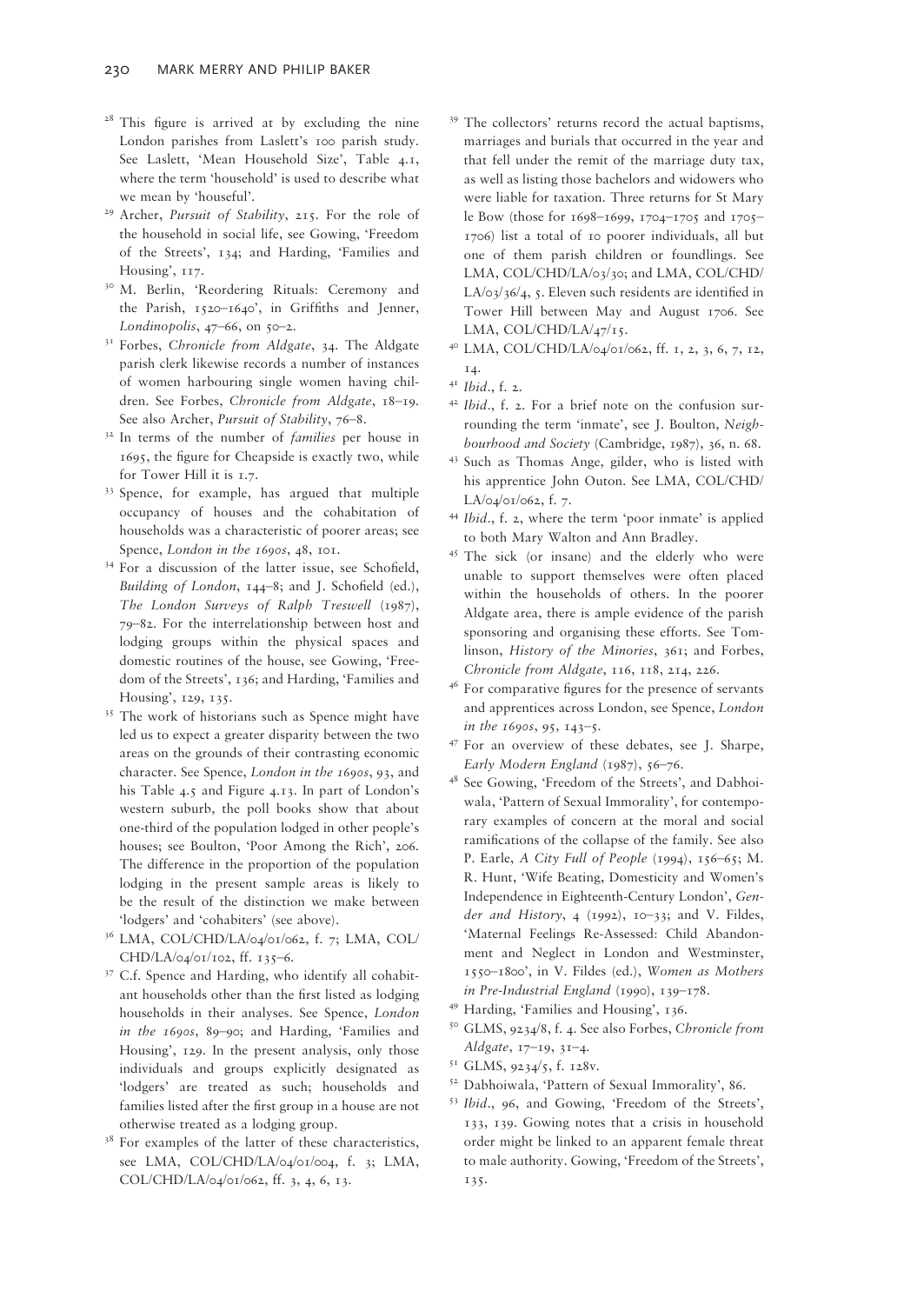- 54 Men abandoning women were punished only if their families were likely to become a burden on the parish, and so it was likely that 'untold numbers of couples did cohabit "as man and wife" for extended periods, having children together and not being called to account for many years if at all'. It has been estimated that, by the later seventeenth century, most inhabitants were not married according to the conventions of the church, but in clandestine or otherwise private and irregular ceremonies. See Dabhiowala, 'Pattern of Sexual Immorality', 92. This may have been true of Aldgate in particular, given that it was flanked by two of London's principal centres for clandestine marriage — St James Dukes Place and Holy Trinity Minories. See Tomlinson, *History of the Minories*, 226; and J. Boulton, 'The Marriage Duty Act and Parochial Registration in London, 1695–1706', in Schurer and Arkell, *Surveying the People*, 222–52, on 232–3. Clandestine marriage, among other things, was seen as a means of tax evasion. See Arkell, 'Examination of the Poll Taxes', 170; and Boulton, 'Marriage Duty Act', 228–31.
- 55 Forbes, *Chronicle from Aldgate*, 37–8; see also Forbes, *Chronicle from Aldgate*, 17, 29–30, 32.
- 56 6 & 7 Wm and M., c. 6; *Statutes of the Realm*, VI, 583.
- 57 LMA, COL/CHD/LA/04/01/004, 053, 062, 063, 102.
- 58 Harding, 'Families and Housing', 136–7.
- 59 Schurer has suggested that, in London, the wealthier the parish (defined by the number of households liable for a surtax in the marriage duty assessments), the more likely there was to be extended kin in the family. He found that 'households headed by a married couple were less likely to record a high percentage of households with [extended] kin. This seems to suggest that the absence of a spouse encouraged the presence of a relative, either as a spouse-substitute, maybe to help pay household expenses, or perhaps due to the greater availability of accommodation'. See Schurer, 'Variations in Household Structure', 269 (quotation), 275. Spence found that only 4.4 per cent of London households contained co-resident 'extended' kin. See Spence, *London in the 1690s*, 94–5.
- 60 The most common category of co-resident extended kin is that of a householder's sister. There are also examples of mothers, fathers, aunts, sons-in-laws, and cousins.
- 61 Wall, 'Regional and Temporal Variations', 102, 106; Earle, *City Full of People*, 160; 'Gregory King on the State of England in 1695', in J. Thirsk and J. P. Cooper (eds), *Seventeenth-Century Economic Documents* (Oxford, 1971), 776–8.
- 62 Schurer, 'Variations in Household Structure', 271.
- $63$  For example, many childless households are listed in the poll tax returns because the children of

day labourers were exempted from the tax. See Alexander, 'City Revealed', 186.

- 64 Boulton has suggested that under-registration of births was a worse problem in small, rich innercity parishes than in the larger, poor extramural parishes. See Boulton, 'Marriage Duty Act', 237–9. Schurer suspected that the average age of the inhabitants of the richer central parishes was higher than in the poorer suburbs, so that children were more likely to have grown up and left. See Schurer, 'Variations in Household Structure', 275. Spence, on the other hand, has mapped the opposite pattern, suggesting that inner-city households contained larger numbers of children than suburban districts. See Spence, *London in the 1690s*, 91.
- 65 G. Newton, 'Infant Feeding Practices, Social Status and Mortality Variation in London, c.1550–1750', *Social History of Medicine*, forthcoming.
- 66 Spence found that 19.2 per cent of London children listed in the 1690s poll tax returns had a single resident parent. See Spence, *London in the 1690s*, 94.
- 67 For example, see Forbes, *Chronicle from Aldgate*, 32–3, 37–8, 67–9, 76, 150, 193–5.
- 68 A. G. B. Atkinson, *St Botolph Aldgate* (1898),  $129 - 30.$
- 69 LMA, COL/CHD/LA/04/01/004, 053, 062, 063, 102.
- 70 LMA, COL/CHD/LA/04/01/004, 053, 062, 063, 102.
- 71 See the comments above on p. 217.
- 72 LMA, COL/CHD/LA/04/01/102; LMA, COL/CHD/ LA/04/01/062. Forty-two of St Mary le Bow's 185 households contained one or more apprentices; 43.8 per cent (46) of the parish's houses accommodated at least one apprentice. In Tower Hill, 15.6 per cent of houses (35) accommodated one or more apprentices.
- 73 LMA, COL/CHD/LA/04/01/004, 053, 062, 063, 102. Twenty-three of the 69 apprentices listed in St Mary le Bow were assessed at higher than basic rate; in Tower Hill, only one of the 58 listed apprentices is so rated (1.7 per cent). See LMA, COL/CHD/ LA/04/01/062; and LMA, COL/CHD/LA/04/01/102.
- 74 Alexander believes that the assessments provide the most accurate picture of individual wealth in seventeenth-century London. See Alexander, 'City Revealed', 191–2.
- 75 LMA, COL/CHD/LA/04/01/004, 053, 062, 063, 102.
- 76 Harding, 'Families and Housing', 130.
- 77 This accords with Spence's findings on the relative wealth of the two areas in his analysis of the 4s. aids, where a distinct correlation was found between high rent values and the concentration of wealthy lodgers. See Spence, *London in the 1690s*, 98–9.